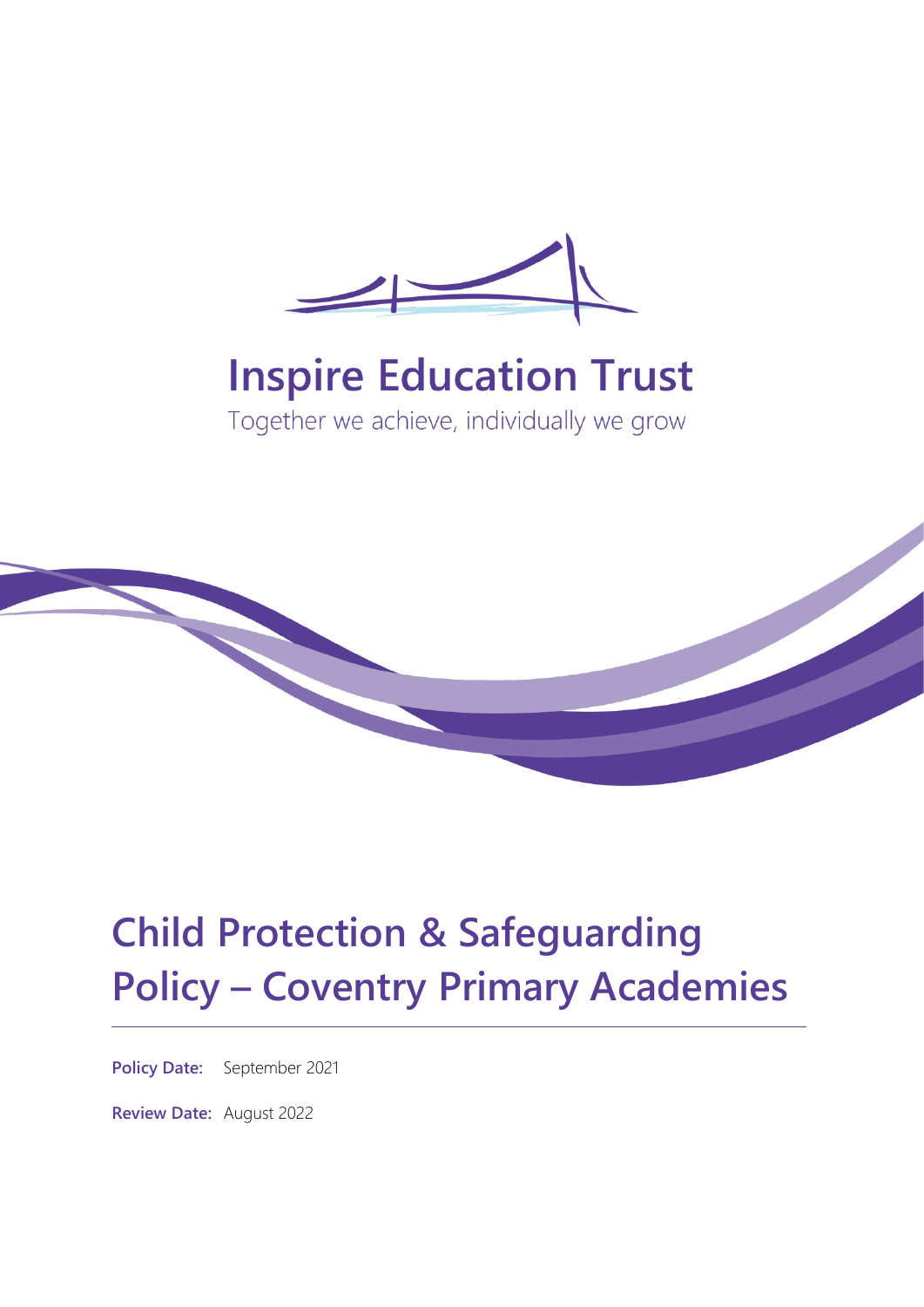# **Document History**

| Version | <b>Status</b> | Date    | Author         | Summary Changes |
|---------|---------------|---------|----------------|-----------------|
|         |               | Sept 21 | Michelle Smith |                 |
|         |               |         |                |                 |
|         |               |         |                |                 |

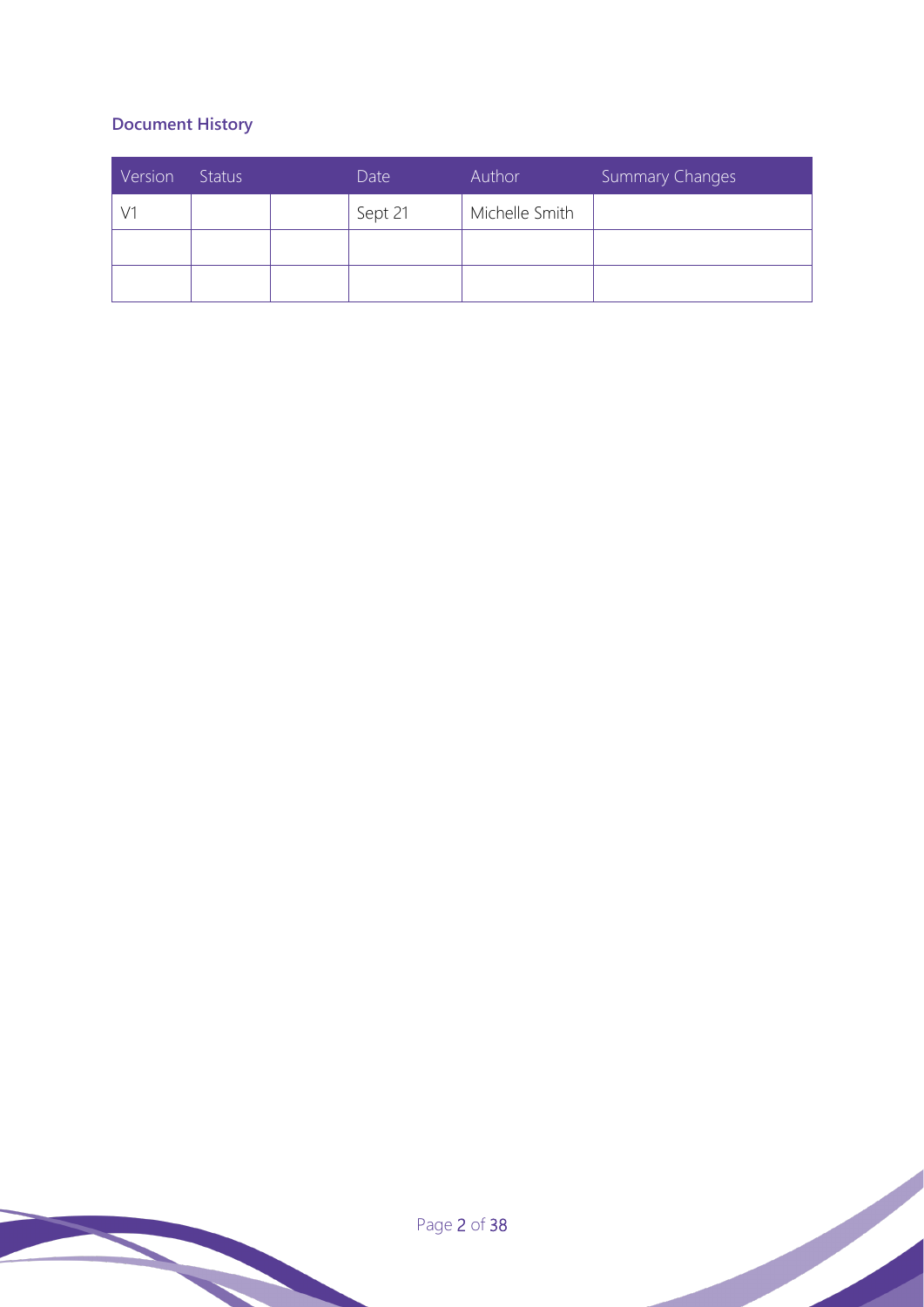|                           | Policy last reviewed: September 2021                      |                        |                                                 |                         |                     |
|---------------------------|-----------------------------------------------------------|------------------------|-------------------------------------------------|-------------------------|---------------------|
|                           | Reviewed by: Rob Darling and Michelle Smith               |                        | Head of Primary Education: Rob Darling          |                         |                     |
|                           | Shared with staff: 3rd and 6 <sup>th</sup> September 2021 |                        |                                                 |                         |                     |
|                           | Frequency of review: Annually                             |                        | Local Authority Designated Officer: Jan Fossick |                         |                     |
|                           | Date of next review: September 2022                       |                        | Email: LADO@coventry.gov.uk                     |                         |                     |
|                           | Agreed by governors: Autumn Term 1 2021                   |                        | Telephone Number: 024 76975483                  |                         |                     |
| <b>IET Primary</b>        | <b>Walsgrave C of E</b>                                   | <b>Clifford Bridge</b> | <b>Whittle Academy</b>                          | <b>Hearsall Academy</b> | <b>Stockingford</b> |
|                           | <b>Academy</b>                                            | <b>Academy</b>         |                                                 |                         | <b>Academy</b>      |
| Head Teacher/Principal    | Damien Sowerby                                            | Madaleine Morgan       | <b>Michelle Harris</b>                          | Claire Jones            | Gill Bowser         |
| Designated Safeguarding   | Damien Sowerby                                            | Madaleine Morgan       | <b>Michelle Harris</b>                          | Claire Jones            | <b>Gill Bowser</b>  |
| Lead                      | <b>Head Teacher</b>                                       | <b>Head Teacher</b>    | <b>Head Teacher</b>                             | <b>Head Teacher</b>     | <b>Head Teacher</b> |
| Deputy Designated         | Michelle Smith                                            | Margaret Sutherland    | Luke Harris                                     | Katie Smith             | Jane Sparrow        |
| Safeguarding Lead         | Pastoral Lead                                             | Pastoral Lead          | Pastoral Lead                                   | Pastoral Lead           | Deputy Head         |
| Deputy Designated         | Matt Woods                                                | Bekki Moore            | Daisy Morgan                                    |                         |                     |
| Safeguarding Lead         |                                                           |                        | <b>Mathew Thomas</b>                            |                         |                     |
| (training Autumn 2021)    |                                                           |                        |                                                 |                         |                     |
| Safeguarding Governor     |                                                           |                        |                                                 |                         |                     |
| <b>Chair of Governors</b> |                                                           |                        |                                                 |                         |                     |
| Vice Chair of Governors   |                                                           |                        |                                                 |                         |                     |
| Designated Lead for LAC   |                                                           |                        |                                                 |                         |                     |
| and PLAC                  |                                                           |                        |                                                 |                         |                     |
| Supported by Pastoral     | Michelle Smith                                            | Margaret Sutherland    | Luke Harris                                     | Katie Smith             |                     |
| Lead                      |                                                           |                        |                                                 |                         |                     |
| Mental Health First Aider | Michelle Smith                                            | Margaret Sutherland    | Michelle Smith                                  | <b>Katie Smith</b>      | Sarah Wilmett       |
|                           |                                                           |                        | Luke Harris - Training TBA                      |                         |                     |
| Academy Family Hub        | Moat House                                                | Willenhall             | Moat House                                      |                         |                     |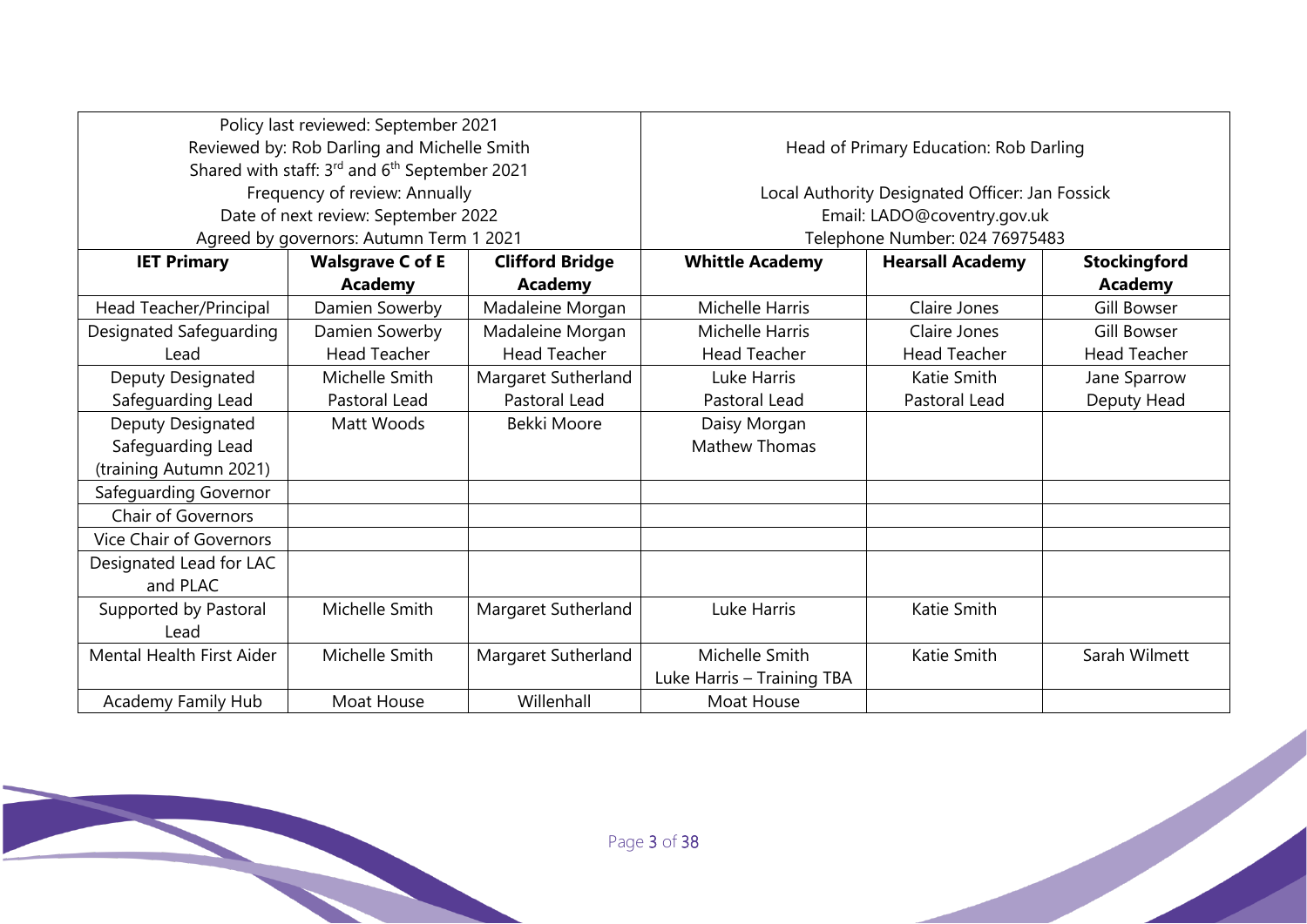# **Contents**

|                                                                                      | 5  |
|--------------------------------------------------------------------------------------|----|
|                                                                                      | 5  |
|                                                                                      | 7  |
|                                                                                      | 12 |
|                                                                                      | 16 |
|                                                                                      | 23 |
|                                                                                      | 23 |
|                                                                                      | 23 |
|                                                                                      | 24 |
|                                                                                      | 24 |
|                                                                                      | 25 |
|                                                                                      | 26 |
|                                                                                      | 27 |
| 14 Children with Special Educational Needs and Disabilities or physical health needs | 27 |
|                                                                                      | 28 |
|                                                                                      | 28 |
|                                                                                      | 28 |
|                                                                                      | 29 |
|                                                                                      | 30 |
|                                                                                      | 37 |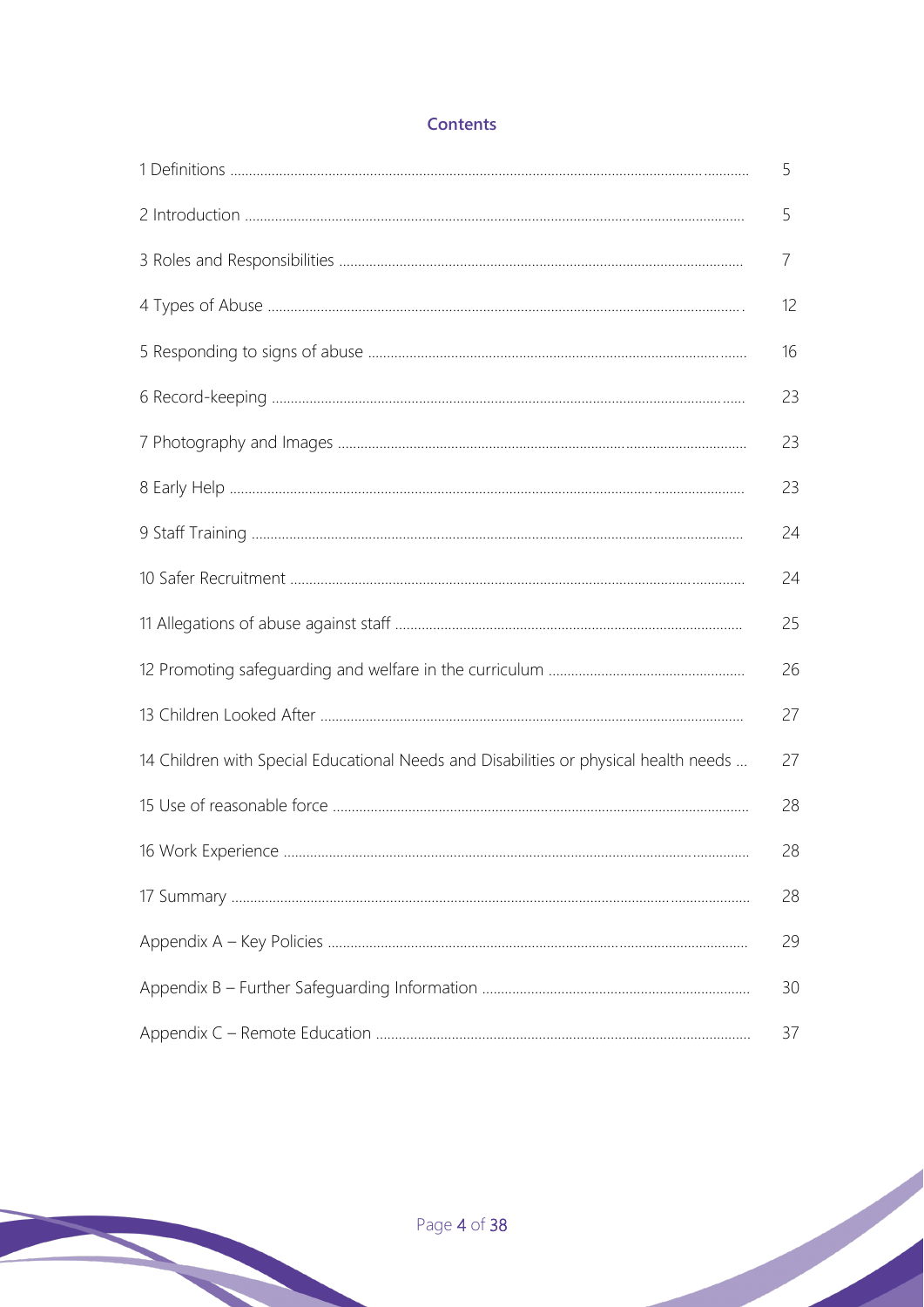## **1. Definitions**

- 1.1 'Safeguarding' is defined in Keeping Children Safe in Education (2021) as:
	- Protecting children from maltreatment
	- Preventing the impairment of children's mental and physical health or development
	- Ensuring that children grow up in circumstances consistent with the provision of safe and effective care; and
	- taking action to enable all children to have the best outcomes.
- 1.2 'Child Protection' is the intervention that occurs when children have been significantly harmed or are at risk of significant harm.
- 1.3 'Child' refers to everyone under the age of 18.
- 1.4 'Parent' refers to birth parents and other adults in a parenting role for example adoptive parents, stepparents, and foster carers.
- 1.5 Staff' or 'members of staff' refers to all teaching, non-teaching, support, supply, peripatetic, contract staff, governors, volunteers, and trustees working in or on behalf of Inspire Education Trust

#### **2. Introduction**

- 2.1 We recognise that safeguarding and child protection is an essential part of our duty of care to all students and all staff have a responsibility to provide a safe environment in which children can learn. We understand that safeguarding, child protection and promoting the welfare of all children is everyone's responsibility and everyone has a role to play in protecting children. We recognise that our academy is part of a wider safeguarding system for children and work closely with other agencies to promote the welfare of children. We maintain an attitude of 'it could happen here' and will consider the wishes of, and always, what is in the best interests of each child.
- 2.2 The purpose of this policy is to:
	- Promote safeguarding and child protection and to demonstrate Inspire Education Trust's commitment to keeping children safe.
	- Provide all members of staff with the information required to meet their safeguarding duty and protect children from harm.
	- Provide stakeholders with clear information relating to Inspire Education Trust's safeguarding and child protection procedures.
	- Ensure that staff understand, can recognise and can respond to the indicators of abuse.
	- Ensure that all staff are aware of their mandatory reporting duty in relation to Section 5B of the Female Genital Mutilation Act 2003.

and

- Ensure that children are protected from maltreatment or harm
- 2.3 Inspire Education Trust is committed to the following principles:
	- All children have the right to be protected from harm.
	- Children should feel safe and secure and cannot learn unless they do so.

Page 5 of 38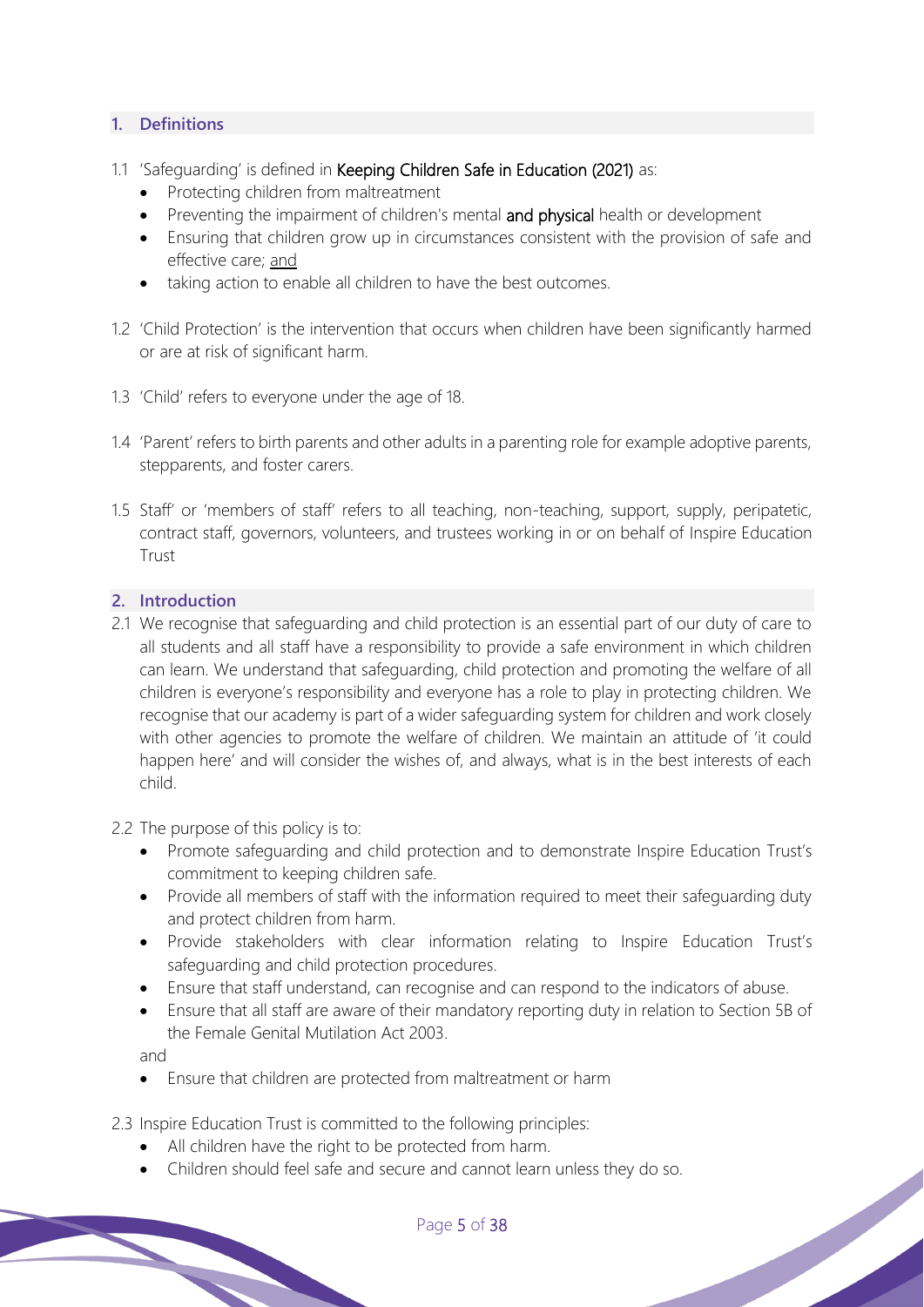- All staff are responsible for keeping children safe and have a responsibility to act if they think a child is at risk of harm.
- All staff take on a responsibility to promote children's welfare.
- Working with other agencies is essential to promote safeguarding and protect children from harm.
- Early help and providing support to families and/or children as soon as a problem emerges is essential to improving outcomes for children and families.

## 2.4 Safeguarding Aims

- 2.4.1 The safeguarding aims of Inspire Education Trust, in line with Keeping Children Safe in Education (September 2021) are to:
	- Work to identify children who are suffering or likely to suffer abuse, exploitation or neglect and act to protect them.
	- Work with relevant services and agencies to ensure that children are protected from harm.
	- Provide a learning environment for children which is safe and secure.
	- Teach children how to keep themselves safe and provide structures for them to raise concerns if they are worried or at risk of harm.
	- Support children's mental health and wellbeing.
	- Ensure that we adhere to safer recruitment guidance and legislation, deal promptly with allegations of abuse against staff and take bullying and harassment seriously.
	- Train staff effectively in all safequarding issues (including online safety) and in their responsibilities for identifying and protecting children that are or may be at risk of harm.
	- Have a designated safeguarding lead and designated deputies, who will provide support to staff, students and families.
	- Recognise that all children may be vulnerable to abuse but be aware that some children have increased vulnerabilities due to special educational needs or disabilities.
	- Maintain a robust recording system for any safeguarding or child protection information.
	- Ensure that everyone at Inspire Education Trustunderstands the safeguarding procedures; and to
	- Regularly review policies and procedures to ensure that children are protected to the best of our ability.

# 2.5 This policy adheres to the following documents:

- Keeping Children Safe in Education (2021)
- Working Together to Safeguard Children (Parts updated December 2020)
- Guidance for Safer Working Practice for those working with children and young people in education settings (May 2019)
- Guidance for Safer Working Practice for those working with children and young people in education settings addendum (April 2020)
- What to do if you are worried a child is being abused: Advice for practitioners (2015)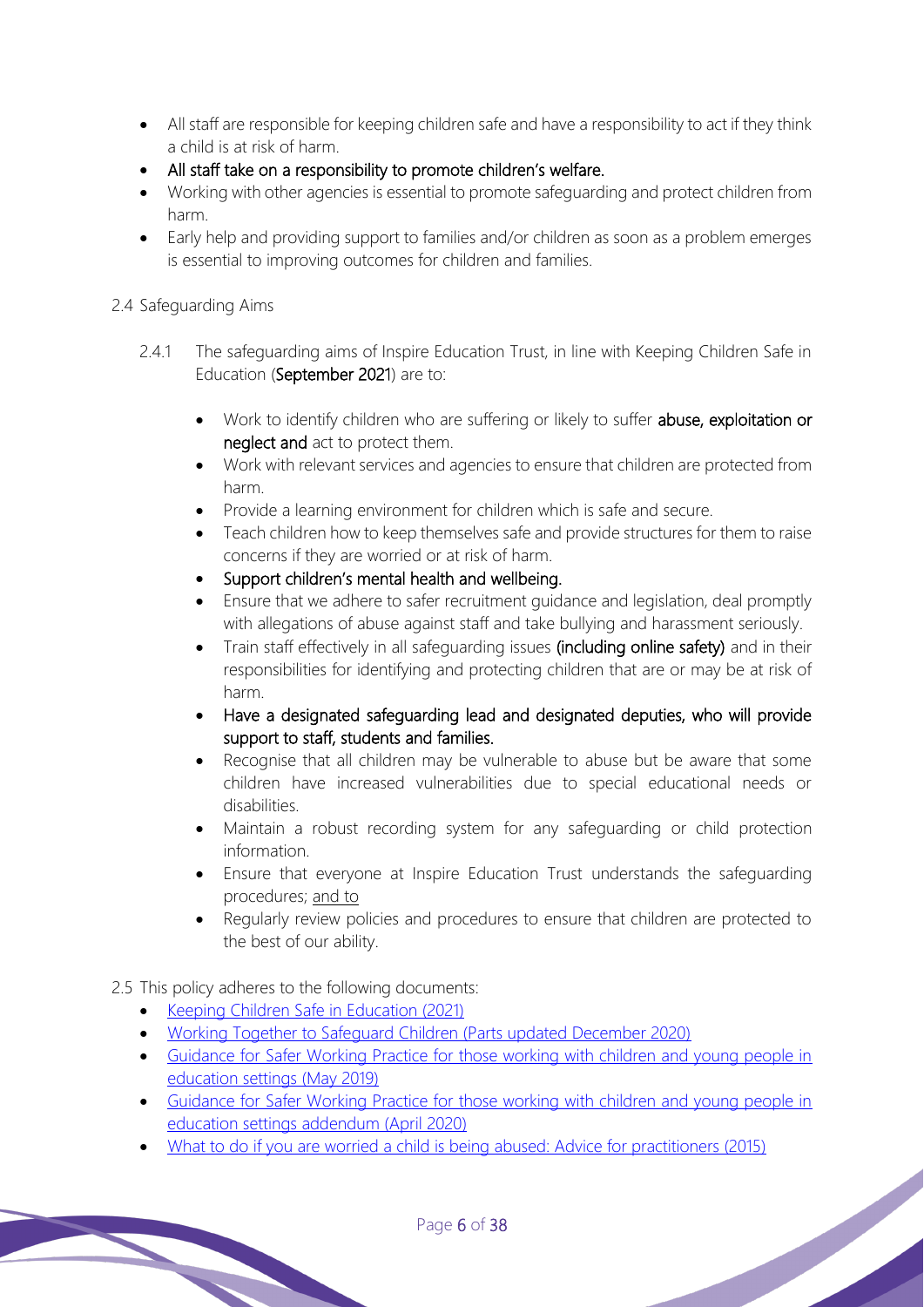- Sexual Violence and Sexual Harassment Between Children in Academies and Colleges (September 2021)
- 2.6 Keeping Children Safe in Education remains in force throughout the Covid-19 emergency period. In addition, we have regard to non-statutory interim quidance on safequarding academies, colleges and other providers during the coronavirus outbreak. We continue to work closely with the Local Authority and the Coventry Safeguarding Children Partnership to safeguard children during this time.
- 2.7 Please note that there are several other documents (statutory and non-statutory) that inform our policy and practice. A list of these can be found in **Annex B** of Keeping Children Safe in Education (September 2021).
- 2.8 This policy should be read in conjunction with the policies found in Appendix A, some of which have links to Coventry Local Authority. Staff are also able to access the policies in the CPOMS library and on Inspire Education Trust website. Paper copies of the policies can be requested if necessary. There is an expectation that all staff have read the following policies and documents, found on the CPOMS library, within the first two weeks of the Autumn Term or, for new starters, within the first two weeks of their employment.
	- Keeping Children Safe in Education 2021
	- Behaviour and Discipline Policy
	- Missing Child Policy
	- Peer on Peer Abuse

## 2.9 Scope

- 2.9.1 This policy applies to all teaching, non-teaching, support, supply, peripatetic, contract staff, governors, volunteers, and trustees working in or on behalf ofInspire Education Trust. All references in this document to 'staff' or 'members of staff' should be interpreted as relating to the aforementioned unless otherwise stated.
- 2.9.2 Rather than duplicating content from Keeping Children Safe in Education (September 2021) in this policy, it should be understood thatInspire Education Trustwill always refer to this document as the benchmark for all safeguarding practice.

## **3. Roles and Responsibilities**

- 3.1 The Role of the Multi Academy Trust Board of Directors and the Local Governing Committees:
	- 3.1.1 The Board of Directors and each Local Governing Committee will have a Lead for safeguarding. The overall staff member who is strategic lead for safeguarding is carried out by Rob Darling. Part 2 of Keeping Children Safe in Education (September 2021) sets out the responsibilities of governing bodies. As part of these overarching responsibilities the Governing Body will:
		- Have a strategic leadership responsibility for Inspire Education Trust safeguarding arrangements.

Ensure that they comply with their duties under legislation.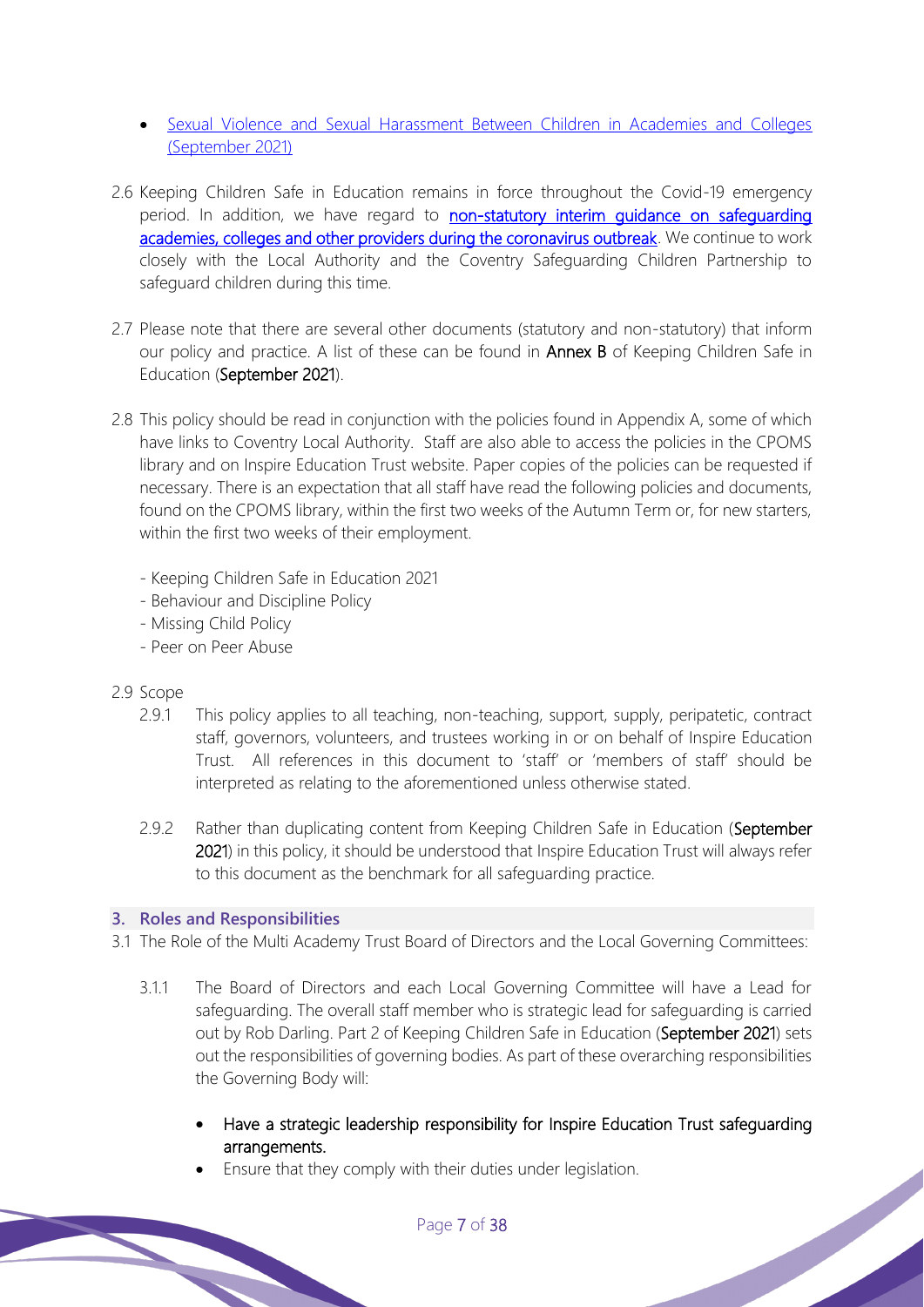- Ensure a whole Trust approach to safeguarding, including the use of mobile technology in each academy.
- Ensure that policies, procedures, and training at Inspire Education Trust are effective and always comply with the law and that they allow concerns to be responded to in a timely manner.
- Ensure that Inspire Education Trust takes into account local authorities it academies are located in and Coventry/ Warwickshire Safeguarding Children Partnership policies and supply information as requested by the safeguarding partners (the Local Authority, a clinical commissioning group for an area within the local authority and the chief office of police for a police area within the local authority).
- Ensure that Inspire Education Trust has an effective child protection policy, that it is published onInspire Education Trust website and the link is shared on each academy website or available by other means and review this annually.
- Ensure that Inspire Education Trust has a staff behaviour policy or Code of Conduct.
- Ensure that all staff undergo safeguarding and child protection training on induction (including online safety).
- EnsureInspire Education Trust contributes to multi-agency working in line with statutory guidance.
- Ensure that there are clear systems and processes in place for identifying when children may be experiencing mental health problems.
- Ensure that children are taught about safeguarding, including online safety as a whole Inspire Education Trust approach and curriculum planning but recognising that a one size fits all approach may not be appropriate for all children. See section 12 of this policy for further information.
- Put in place appropriate safeguarding responses for children who go missing from education.
- Appoint an appropriate member of staff from the senior leadership team to the role of Designated Safeguarding Lead.
- Understand the local criteria for action and local protocol for assessment.
- Recognise the importance of information sharing between practitioners and local agencies.
- Ensure that appropriate filters and monitoring systems are in place to keep children safe online.
- and • Respond to allegations of abuse against the headteacher whilst ensuring there are procedures in place to manage safeguarding concerns, or allegations against staff (including supply staff, volunteers, and contractors).
- 3.2 The Role of the Headteacher
	- 3.2.1 The Headteacher will:
		- Ensure that this policy is reviewed annually at minimum and ratified by the governing body.
		- Ensure that this policy and associated procedures are adhered to by all staff.
		- Ensure that all staff are made aware of the named governor for safeguarding and the Designated Safeguarding Lead.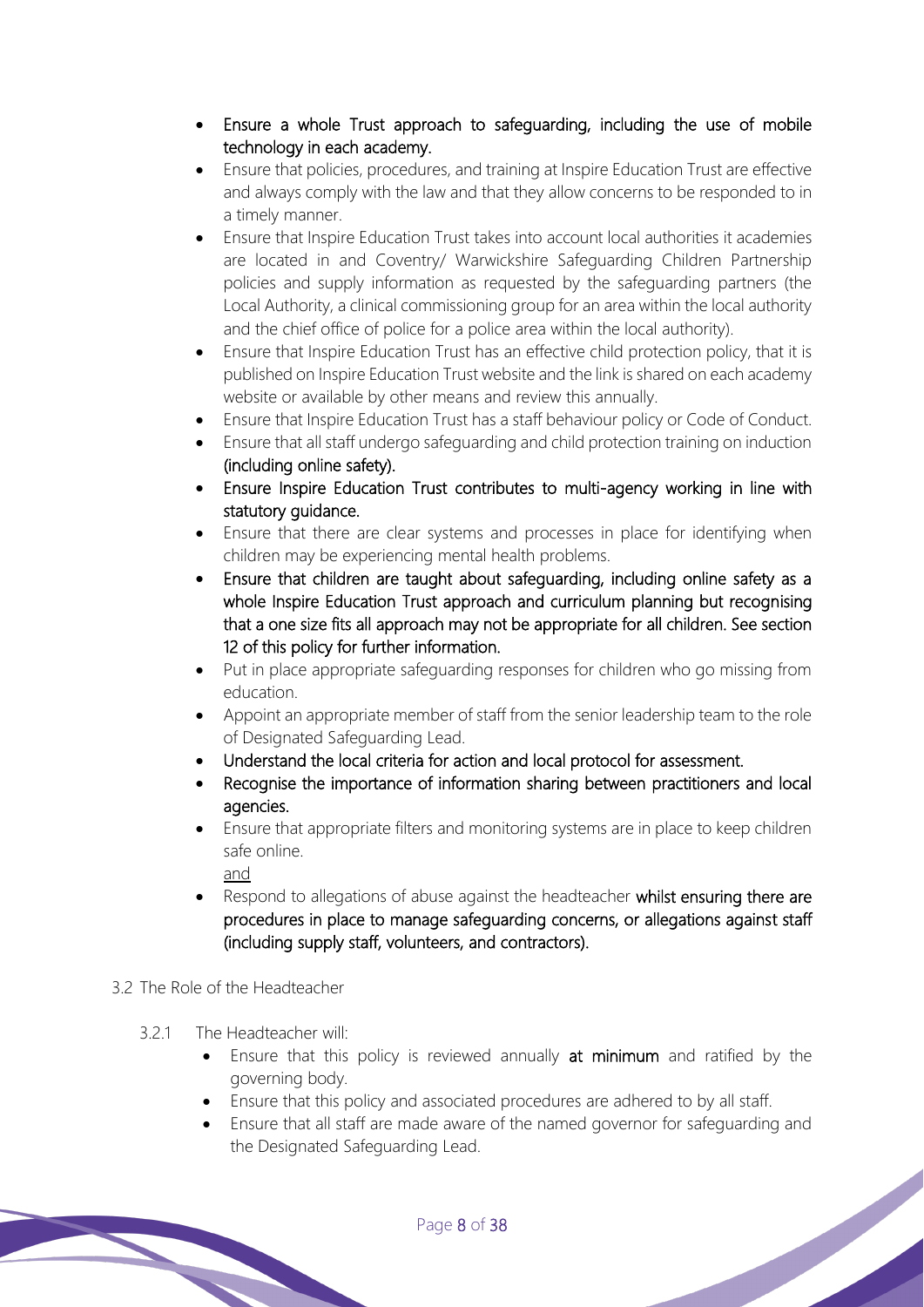- Ensure that the role of 'Designated Safeguarding Lead' is explicit in the roleholder's job description.
- Decide whether to have one or more deputy safeguarding leads and ensure they are trained to the same standard as the Designated Safeguarding Lead.
- Organise appropriate cover for the role of Designated Safeguarding Lead for any out of hour/out of term activities.
- Appoint a 'Designated Teacher for Looked-After and Previously Looked-After Children' to promote the educational achievement of children looked after.
- Appoint a lead for online safety.
	- DSL Leads (Headteacher and Pastoral Lead)
	- Academy IT Lead
- Promote a whole academy approach to safeguarding.
- Promote resilience to social and emotional wellbeing, which is tailored to the needs of the children.
- Ensure that all recruitment follows the 'Safer Recruitment' guidance, and a single, central record is maintained with details of all members of staff who are in contact with children
- Respond to allegations of abuse against all other members of staff including supply staff, volunteers, and contractors.
- Refer cases where a person is dismissed or left due to risk/harm to a child to the Disclosure and Barring Service as required.
- Ensure that the academy works with Children's Services, the police, health services and other services to; promote the welfare of children; provide a co-ordinated offer of early help when need is identified; contribute to inter-agency plans for children subject to children protection plans and to protect children from harm.
- Safeguard children's wellbeing and maintain public trust in the teaching profession as part of their professional duties (Teaching Standards, 2012).

and

- Ensure that children's **Services** (from the host local authority or placing authority) have access to Inspire Education Trust to conduct, or to consider whether to conduct a section 47 or section 17 assessment, as per Keeping Children Safe in Education (September 2021).
- 3.3 The Role of the Designated Safeguarding Lead
	- 3.3.1 The Designated Safeguarding Lead for each individual academy is set out on page 2 of this Policy. The Designated Safeguarding Lead will:
		- Take overall lead responsibility for safeguarding and child protection (including online safety) in their specific academy.
		- Liaise with the safeguarding partners and work with other agencies in line with Working Together to Safeguard Children (2020).
		- Always be available during term time (during academy hours) for staff in their specific academy to discuss safeguarding concerns. If they are not available, a deputy will be made available.
		- Undergo training to provide them with the knowledge and skills required to carry out this role and update this every two years.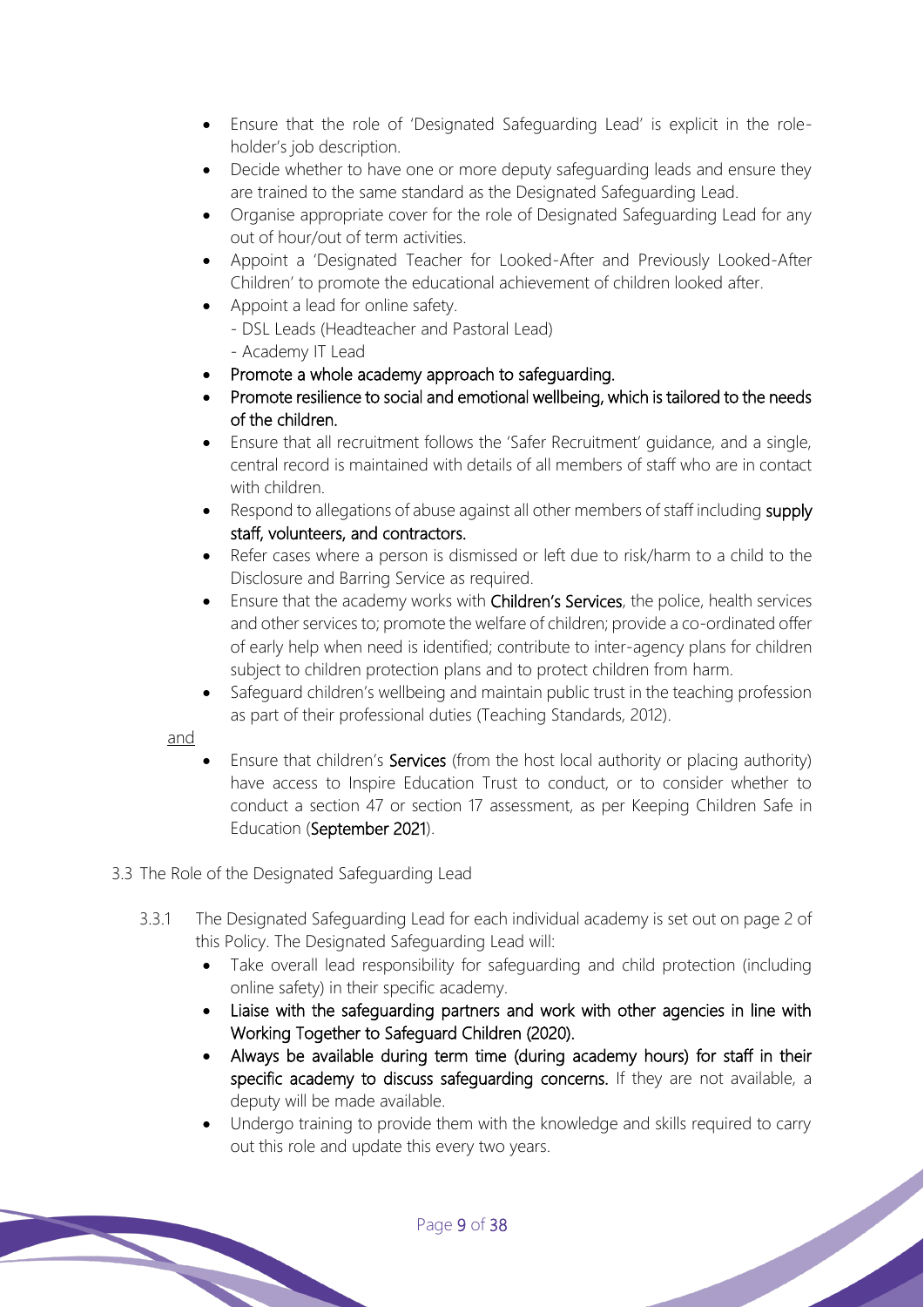- Act as a source of support and expertise on matters relating to safeguarding and child protection to ensure that other members of staff can carry out their safeguarding duty.
- Be best placed to advise on the response to safeguarding concerns.
- Identify if children may benefit from early help.
- Act as a point of contact with the safeguarding partners.
- Make referrals to Coventry's Multi-Agency Safeguarding Hub (MASH) where children are at risk of significant harm.
- Make referrals to the Channel programme where there is a radicalisation concern and/or support staff that make a referral to Channel.
- Support the academy with regards to their responsibilities under the Prevent duty and provide advice and support on protecting children from radicalisation.
- Refer cases to the police where a crime may have been committed<sup>1</sup>.
- Ensure all staff have read and understood Part 1 and/or Annex A of Keeping Children Safe in Education (September 2021).
- Update their knowledge and skills regularly and keep up with any developments relevant to their role.
- Provide staff in academy with the knowledge, skills and support required to safeguard children.
- Take responsibility for the accurate and timely recording of safeguarding and child protection concerns and take overall responsibility for safeguarding and child protection files.
- Take responsibility for the transfer of safeguarding files when a child leaves their specific academy.
- Attend or ensure an appropriate representative attends multi-agency safeguarding or child protection meetings.
- Promote supportive engagement with parents and/or carers in safeguarding and promoting the welfare of children.
- Work closely with other relevant education professionals (e.g. SENCO, Virtual Academy Head) to ensure children with additional vulnerabilities are safeguarded.
- Help to promote educational outcomes of child who have experienced or are experiencing safeguarding or child protection issues by sharing relevant information with teachers and the academy leadership team.
- Promote a 'culture of safeguarding', in which every member of the academy community acts in the best interests of the child.
- Ensuringall relevant staff know who its cohort of children or have or have had a social worker are, understanding their academic progress and attainment, and maintaining a culture of high aspirations.
- Regularly meet with the safeguarding link governor and/or Chair of Governors to review safeguarding in their specific academy and

- Liaise with the headteacher regarding safeguarding cases and issues.
- 3.3.2 Further details on the role of the Designated Safeguarding Lead can be found in Annex C of Keeping Children Safe in Education (September 2021).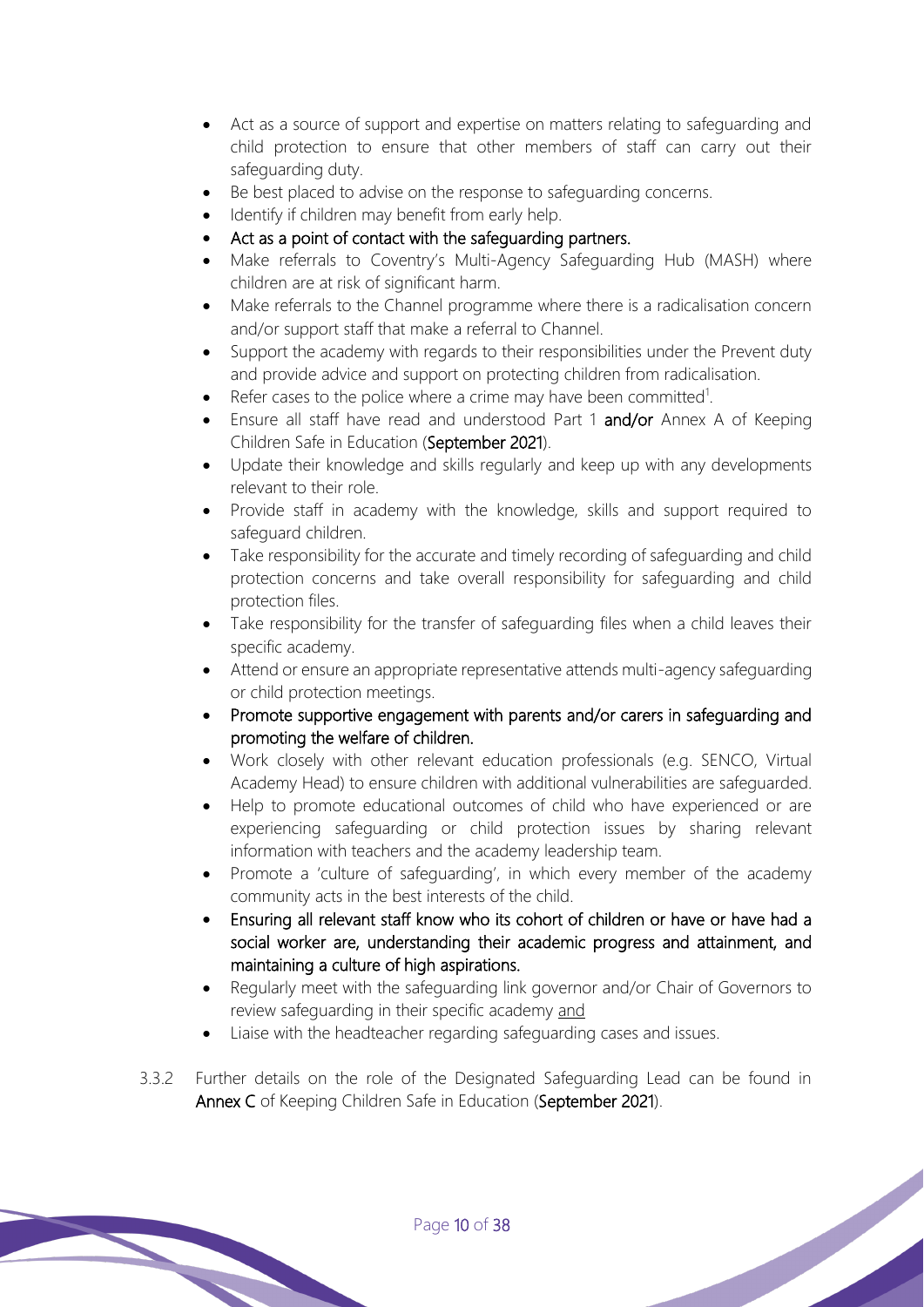- 3.4 The Role & Responsibilities of all Staff within Academy
	- 3.4.1 Academy staff play a particularly important role because they can identify concerns early to provide help for children. All staff atlnspire Education Trust:
		- Have a responsibility to provide a safe environment, where children can learn.
		- Should know what to do if a child tells them that he/she is being abused, exploited, or neglected.
		- Will be able to identify indicators of abuse.
		- Will be made aware of; the safeguarding and child protection policy; the academy behaviour policy; the staff behaviour policy; information about the safeguarding response to children missing in education; the role of the designated safeguarding lead and systems at Inspire Education Trust that support safeguarding and child protection.
		- Will be provided with a copy of Part 1/Annex A of Keeping Children Safe in Education (September 2021) annually and receive annually updated training on their safeguarding roles and responsibilities.
		- Should have an awareness of safeguarding issues that put children at risk of harm and behaviours associated with these risks.
		- Should know what to do if a child makes a disclosure of abuse and never promise confidentiality when a child makes a disclosure.
		- Will be made aware of the early help process and understand their role in it.
		- Should be prepared to identify children who may benefit from early help and will discuss early help requirements with the safeguarding lead in the first instance.
		- May be required to support social workers and other agencies following a referral.
		- Will be made aware of the process for making referrals to Children's Services (though the MASH), understand statutory assessments and the role that they may be expected to play in such assessments.
		- Should be prepared to make referrals to the MASH if they have concerns about a child's welfare and understand the role that they may be expected to play in such assessments.
		- Will receive regularly updated safeguarding and child protection training including online safety.
		- Will receive safeguarding updates throughout the year as part of continuous professional development.
		- Should be able to contribute to the development of safeguarding policy and practice.
		- Should always seek advice from the Designated Safeguarding Lead if they are unsure and
		- All teachers should safeguard children's wellbeing and maintain public trust in the teaching profession as part of their professional duties (Teaching Standards, 2012).

## 3.5 Multi-Agency Working

3.5.1 Each academy is committed to multi-agency working and operates under Working Together to Safeguard Children (2018) and local safeguarding arrangements.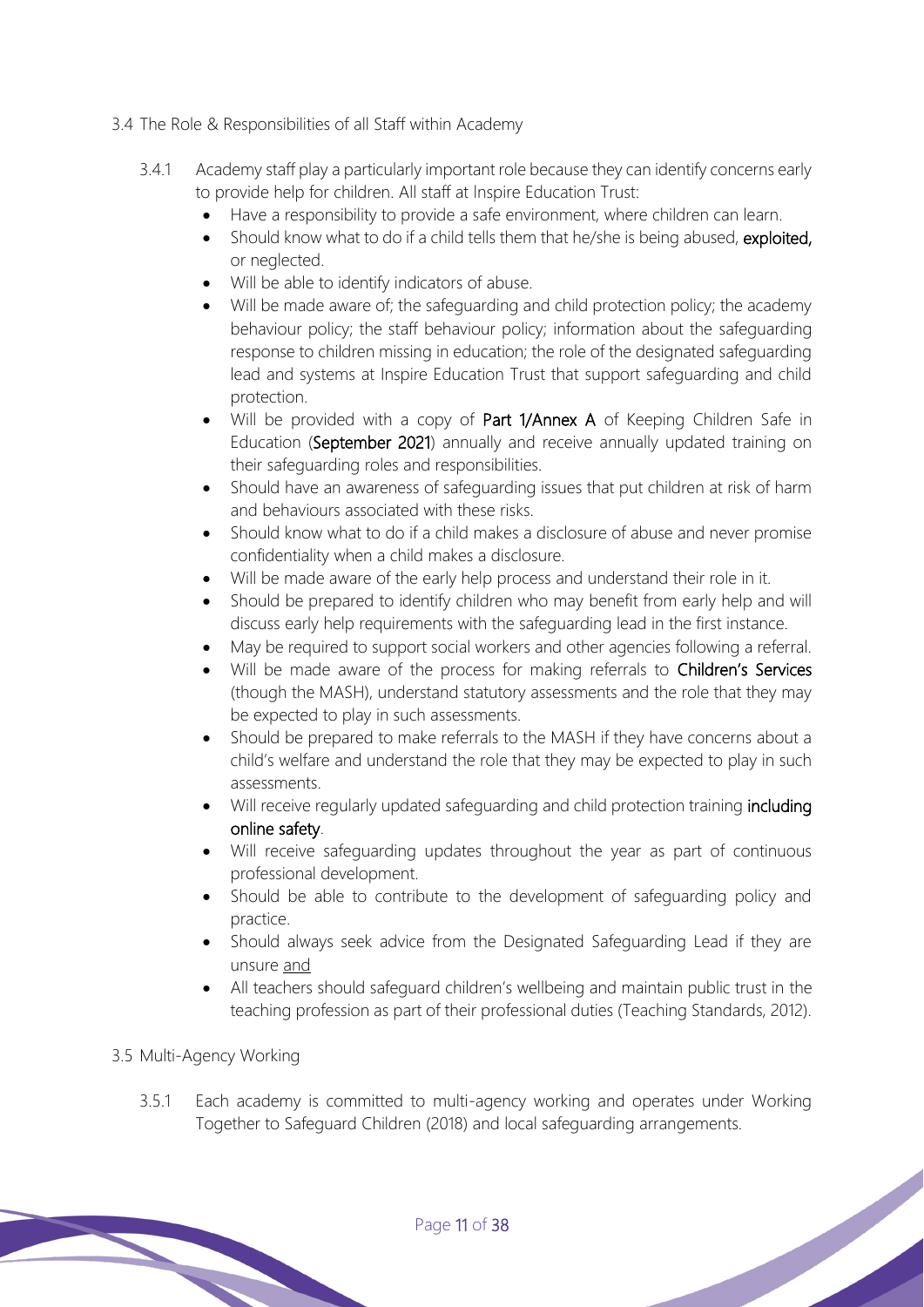- 3.5.2 Each academy will work with Children's Services the police, health services, local Early Help practitioners and other relevant agencies to promote the welfare of children and protect them from harm.
- 3.5.3 We work closely with our local Family Hub to ensure children receive appropriate, coordinated Early Help, the details of which are found on page 2 of the Policy.
- 3.5.4 The Coventry Safeguarding Children Partnership (CSCP) have designated that academies and colleges are a named 'relevant agency'. As such, the academy is under a statutory duty to co-operate with published CSCP arrangements.

The effectiveness of this policy and its impact will be assessed by the Finance & Resources Committee who will monitor the outcomes and impact of this policy every 2 years. The evidence base for assessment will be presented as agenda items at the Finance & Resource Committee meetings.

## **4. Types of Abuse**

4.1 As outlined above, all staff will be trained in indicators of abuse and should be able to recognise signs of abuse. We recognise that abuse, neglect, and safeguarding issues are complex and can rarely be covered by one label. Abuse can take many forms and can involve directly inflicting harm on a child or failing to protect a child from harm online as well as face to face.

The four main types of abuse that staff are trained to recognise are:

- Physical abuse
- Sexual abuse
- Emotional abuse
- **Neglect**

## 4.2 Types of abuse (Taken from Keeping Children Safe in Education, 2021)

| Type of abuse      | Information                                                                                                                                                                                                                                                                                                                                                                                                                                                                                                                                                                                                                                                                                                                        |
|--------------------|------------------------------------------------------------------------------------------------------------------------------------------------------------------------------------------------------------------------------------------------------------------------------------------------------------------------------------------------------------------------------------------------------------------------------------------------------------------------------------------------------------------------------------------------------------------------------------------------------------------------------------------------------------------------------------------------------------------------------------|
| Abuse              | A form of maltreatment of a child. Somebody may abuse or neglect a child by inflicting<br>harm, or by failing to act to prevent harm. Children may be abused in a family or in an<br>institutional or community setting by those known to them or, more rarely, by others. Abuse<br>can take place wholly online, or technology may be used to facilitate offline abuse. Children<br>may be abused by an adult or adults, or another child or children.                                                                                                                                                                                                                                                                            |
| Physical Abuse     | A form of abuse which may involve hitting, shaking, throwing, poisoning, burning or<br>scalding, drowning, suffocating or otherwise causing physical harm to a child. Physical harm<br>may also be caused when a parent or carer fabricates the symptoms of, or deliberately<br>induces, illness in a child.                                                                                                                                                                                                                                                                                                                                                                                                                       |
| Emotional<br>Abuse | The persistent emotional maltreatment of a child such as to cause severe and persistent<br>adverse effects on the child's emotional development. It may involve conveying to a child<br>that they are worthless or unloved, inadequate, or valued only insofar as they meet the<br>needs of another person. It may include not giving the child opportunities to express their<br>views, deliberately silencing them or 'making fun' of what they say or how they<br>communicate. It may feature age or developmentally inappropriate expectations being<br>imposed on children. These may include interactions that are beyond a child's<br>developmental capability, as well as overprotection and limitation of exploration and |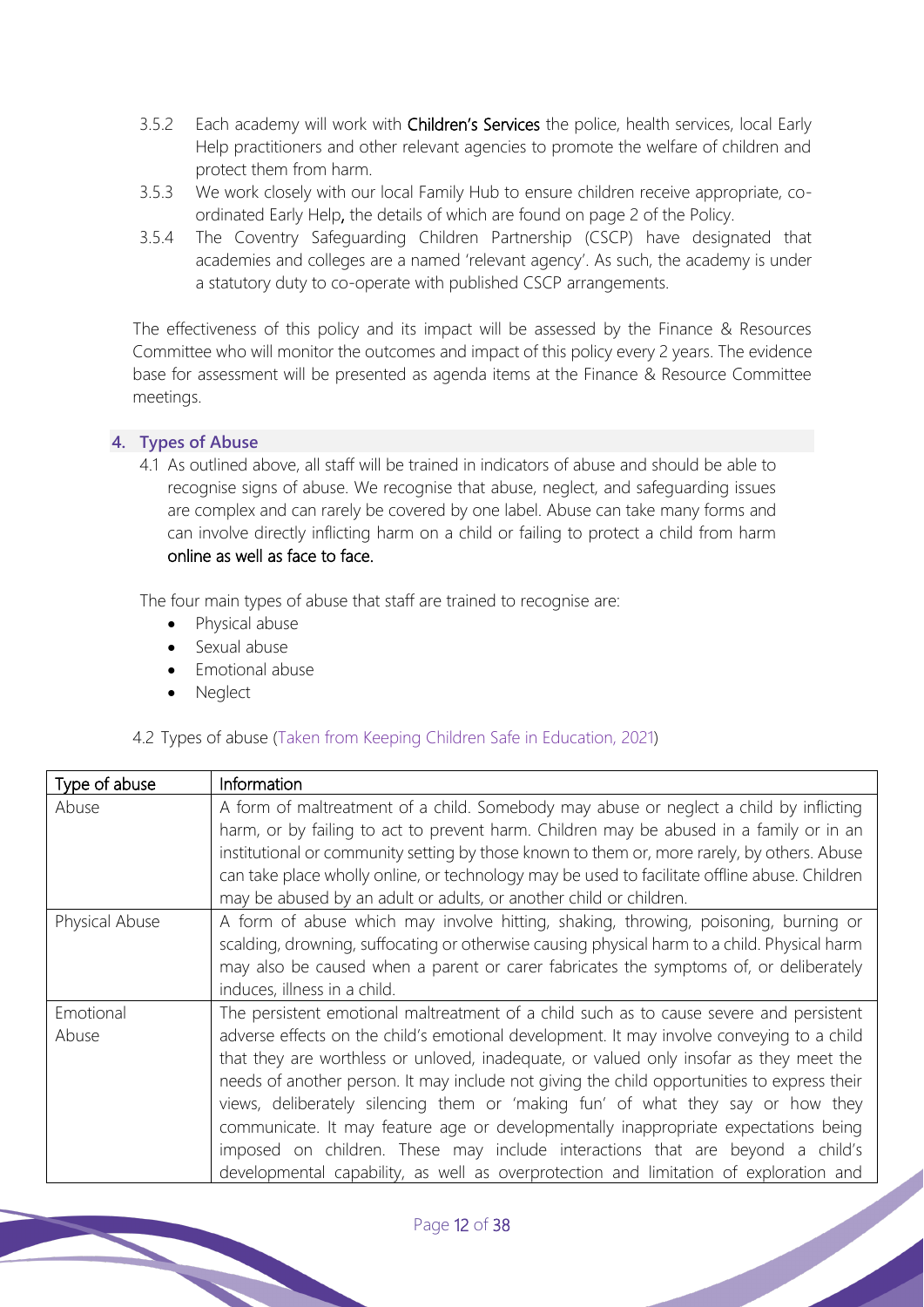|                                          | learning, or preventing the child participating in normal social interaction. It may involve<br>seeing or hearing the ill-treatment of another. It may involve serious bullying (including<br>cyber bullying), causing children frequently to feel frightened or in danger, or the<br>exploitation or corruption of children. Some level of emotional abuse is involved in all types<br>of maltreatment of a child, though it may occur alone.                                                                                                                                                                                                                                                                                                                                                                                                                                                                                                                                                                                                                                                                                                                   |
|------------------------------------------|------------------------------------------------------------------------------------------------------------------------------------------------------------------------------------------------------------------------------------------------------------------------------------------------------------------------------------------------------------------------------------------------------------------------------------------------------------------------------------------------------------------------------------------------------------------------------------------------------------------------------------------------------------------------------------------------------------------------------------------------------------------------------------------------------------------------------------------------------------------------------------------------------------------------------------------------------------------------------------------------------------------------------------------------------------------------------------------------------------------------------------------------------------------|
| Sexual Abuse                             | Involves forcing or enticing a child or young person to take part in sexual activities, not<br>necessarily involving a high level of violence, whether or not the child is aware of what is<br>happening. The activities may involve physical contact, including assault by penetration (for<br>example, rape or oral sex) or non-penetrative acts such as masturbation, kissing, rubbing<br>and touching outside of clothing. They may also include non-contact activities, such as<br>involving children in looking at, or in the production of, sexual images, watching sexual<br>activities, encouraging children to behave in sexually inappropriate ways, or grooming a<br>child in preparation for abuse. Sexual abuse can take place online, and technology can be<br>used to facilitate offline abuse. Sexual abuse is not solely perpetrated by adult males.<br>Women can also commit acts of sexual abuse, as can other children.<br>The sexual abuse of children by other children is a specific safeguarding issue in education<br>and all staff should be aware of it and of Inspire Education Trust policy and procedures for<br>dealing with it. |
| Child<br>Sexual<br>Exploitation<br>(CSE) | CSE is a form of child sexual abuse. It occurs where an individual or group takes advantage<br>of an imbalance of power to coerce, manipulate or deceive a child or young person under<br>the age of 18 into sexual activity (a) in exchange for something the victim needs or wants,<br>(b) for the financial advantage or increased status of the perpetrator or facilitator and/or<br>through violence or the threat of violence. The victim may have been sexually exploited<br>even if the sexual activity appears consensual. Child sexual exploitation does not always<br>involve physical contact; it can also occur through the use of technology.                                                                                                                                                                                                                                                                                                                                                                                                                                                                                                      |
| Neglect                                  | The persistent failure to meet a child's basic physical and/or psychological needs, likely to<br>result in the serious impairment of the child's health or development. Neglect may occur<br>during pregnancy, for example, as a result of maternal substance abuse. Once a child is<br>born, neglect may involve a parent or carer failing to: provide adequate food, clothing and<br>shelter (including exclusion from home or abandonment); protect a child from physical and<br>emotional harm or danger; ensure adequate supervision (including the use of inadequate<br>care-givers); or ensure access to appropriate medical care or treatment. It may also include<br>neglect of, or unresponsiveness to, a child's basic emotional needs.                                                                                                                                                                                                                                                                                                                                                                                                               |

- 4.3 Indicators of abuse can be found in Appendix B.
- 4.4 If a child is in immediate danger or at risk of harm, a referral will be made to Children's Services (through the MASH) and any member of staff can make this referral. A Designated or Deputy Designated Safeguarding Lead should be available at all times, but in exceptional circumstances the member of staff should speak to a member of the Senior Leadership Team or seek advice directly from Children's Service and then take appropriate action. The Designated Safeguarding Lead should be made aware as soon as possible.
	- 4.5 Staff, parents and the wider community should report any concerns that they have about the welfare of children, however minor or seemingly insignificant. Staff should not assume that someone else will report concerns.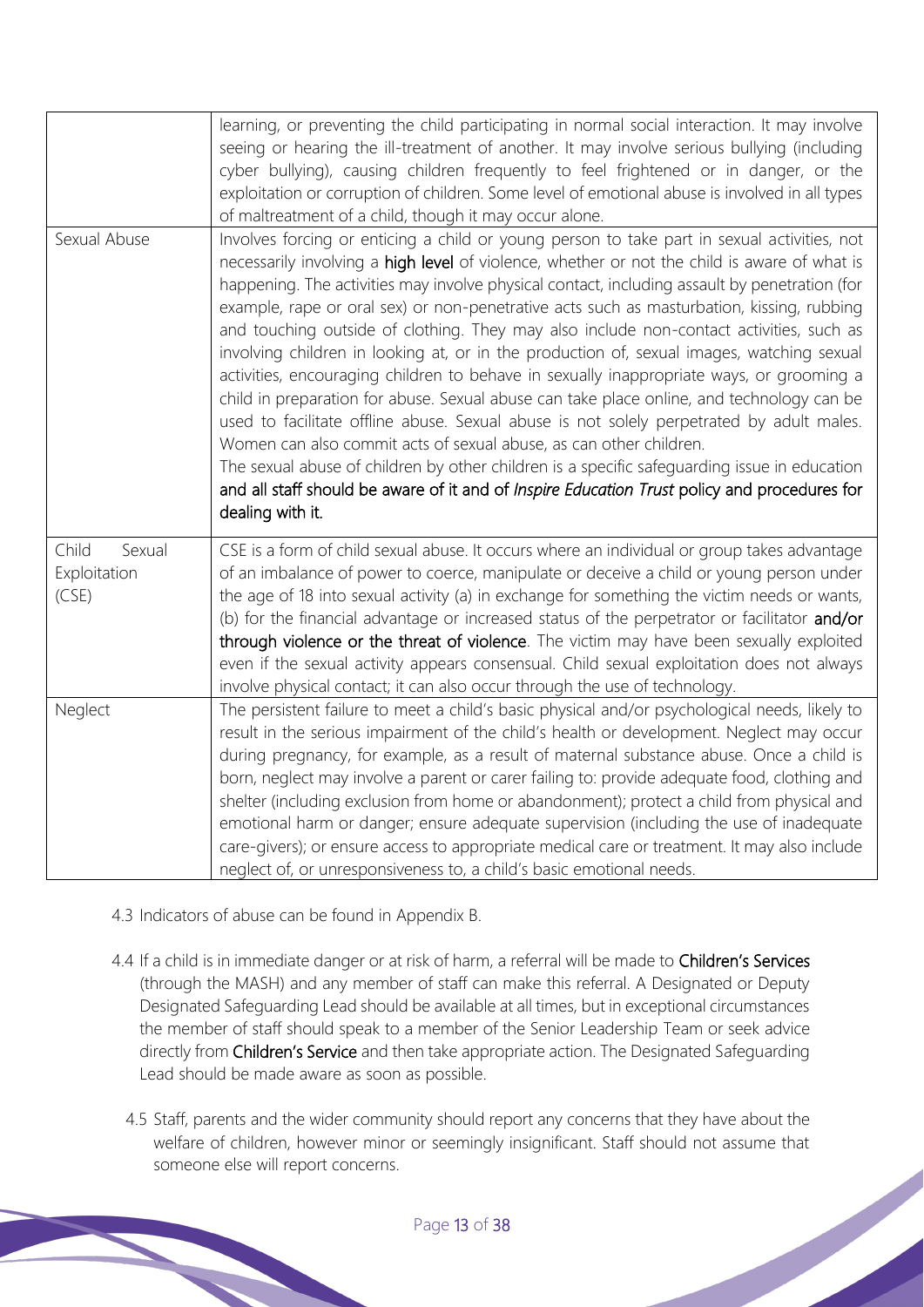- 4.6 The Trust recognises that any child can be the victim of abuse and may benefit from early help. However, the academy will be particularly vigilant to potential need for early help if a child:
	- Is disabled or has certain health conditions and has specific additional needs.
	- Has special educational needs (whether or not they have a statutory education, health and care plan).
	- Has a mental health need.
	- Is a young carer.
	- Is showing signs of being drawn in to anti-social or criminal behaviour, including gang involvement and association with organised crime groups or county lines.
	- Is frequently missing/goes missing from care or from home.
	- Is a risk of modern slavery, trafficking, sexual or criminal exploitation.
	- Is misusing drugs or alcohol themselves.
	- Has a family member in prison or is affected by parental offending.
	- Is in a family circumstance presenting challenges for the child, such as substance abuse, adult mental health problems or domestic abuse.
	- Has returned home to their family from care.
	- Is showing early signs of abuse and/or neglect.
	- Is at risk of being radicalised or exploited.
	- Is at risk of 'honour-based' abuse such as Female Genital Mutilation or Forced Marriage.
	- Is persistently absent from education, including persistent absences for part of the academy day.
	- Is a privately fostered child.<sup>2</sup>
- 4.7 Inspire Education Trustrecognises that abuse can take many different forms. Staff will also receive training on the following issues and action will be taken if staff in an academybelieves that a child is at risk of or is the victim of:
	- bullying, including cyber- or online-bullying
	- child criminal exploitation (including involvement in county lines)
	- child sexual exploitation
	- domestic abuse
	- emotional abuse
	- fabricated or induced illness
	- faith-based abuse
	- female genital mutilation
	- forced marriage
	- gangs or youth violence
	- gender-based violence
	- hate
	- mental health
	- neglect
	- peer on peer abuse
	- physical abuse
	- radicalisation
	- relationship abuse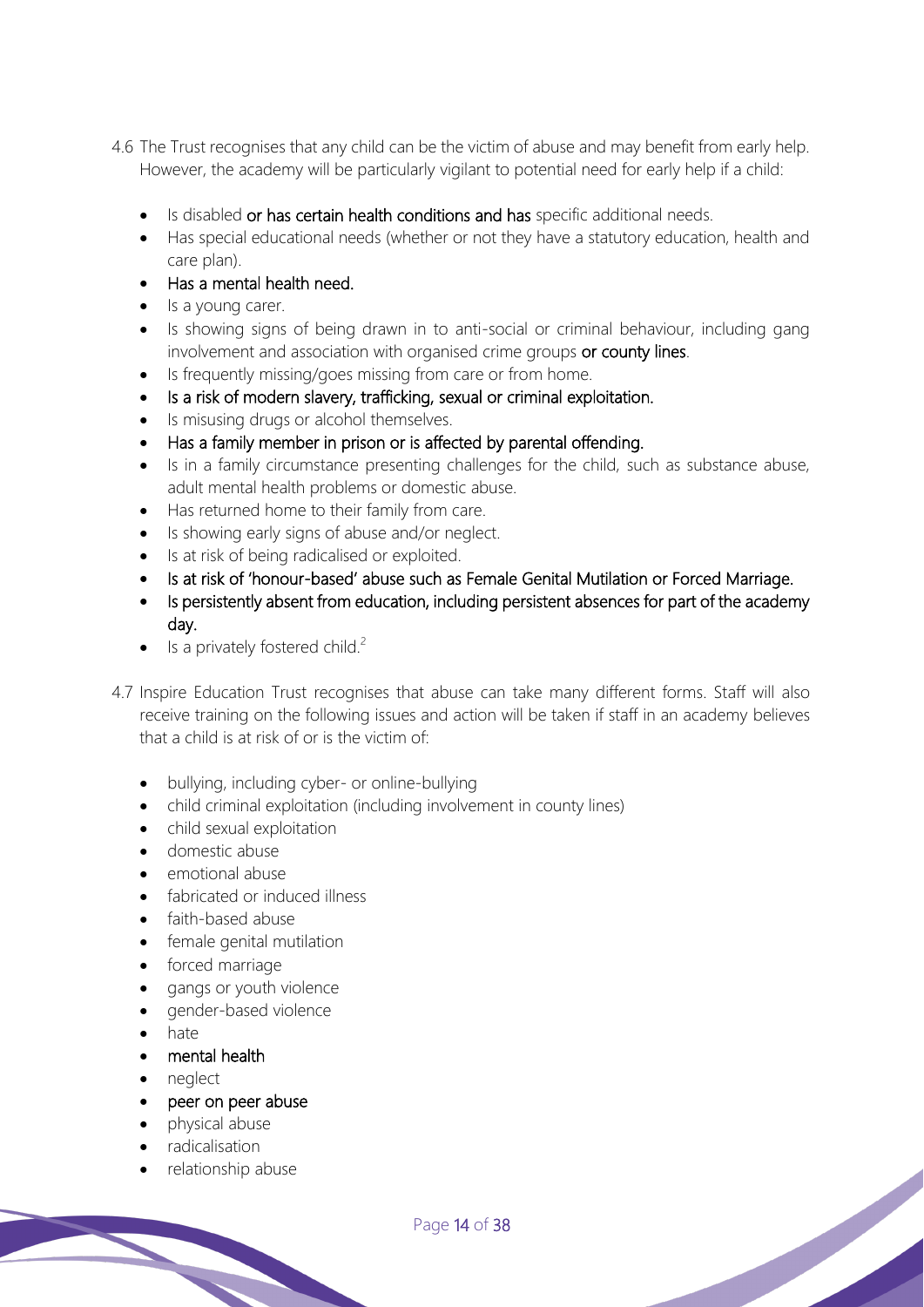- serious violence and harassment
- sexual abuse
- sexual violence or sexual harassment (including peer on peer abuse)
- sharing of consensual or non-consensual nude and semi-nude images/videos
- So-called 'honour-based' abuse
- trafficking and modern slavery

4.8 Each academy will also take action to protect:

- Children missing education.
- Children missing from home or care.
- 4.8.1 There are other familial issues that can have a detrimental impact on children.
	- We work with other agencies in line with Keeping Children Safe in Education (2021) to support children and families in the following circumstances.
	- Children facing the court procedures and/or children in the court system.
	- Children with family members in prison,
	- Children who are homeless.
	- Children who need a social worker
- 4.9 Child potentially at greater risk of harm
	- 4.9.1 Inspire Education Trust recognises that some children need a social worker due to abuse, neglect or **complex** family circumstances and that abuse and trauma can leave children vulnerable to further harm, as well as educational disadvantage.
	- 4.9.2 The Designated Safeguarding Lead will hold information relating to social workers working with children in the academy.
	- 4.9.3 This information will inform decisions about safeguarding and promoting welfare (including the provision of pastoral and/or academic support).

#### 4.10 Children missing from Education

- 4.10.1 Inspire Education Trust understands that children missing from education can be a warning sign to a variety of safeguarding concerns.
- 4.10.2 Inspire Education Trust will report information to the Local Authority when removing a child from roll.

## 4.11 Elective Home Education

- 4.11.1 Inspire Education Trust recognises that many home educated children have a positive learning experience and the decision is one with the child's best interests at heart.
- 4.11.2 Since 2016, each academy in Inspire Education Trust has a statutory duty to inform the Local Authority of all deletions from roll. When Elective Home Education is the reason for this removal, the Local authority and other key professionals will work alongside an academy to coordinate a meeting with parents where possible ideally before a final decision is made.

#### 4.12 Mental Health

4.12.1 The Trust recognises that safeguarding and promoting the welfare of children includes preventing the impairment of children's mental health or development.<br>Page 15 of 38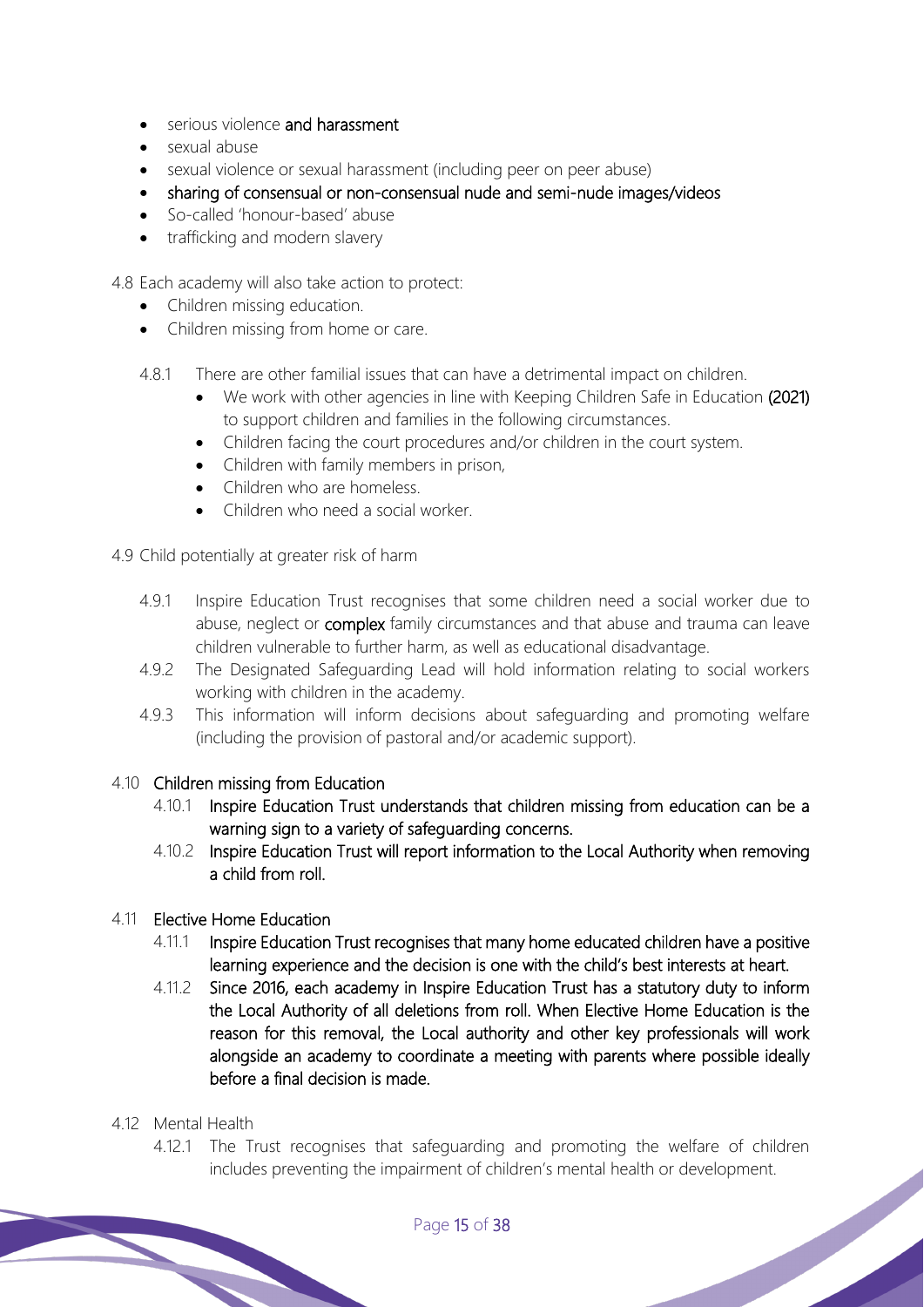- 4.12.2 All staff will be aware that mental health problems may be an indicator that a child is suffering or is at risk of suffering abuse, neglect, or exploitation.
- 4.12.3 Staff will not attempt to make a diagnosis of a mental health problem unless they are appropriately trained.
- 4.12.4 We recognise that staff are well-placed to observe behaviour that may indicate that a child is experiencing a mental health problem or is at risk of developing one. There are clear systems and processes in place for identifying possible mental health problems. If staff are concerned that a child is suffering a mental health problem, they should:
	- Speak to the DSL, as identified on page 2 of this policy.
	- Log concern on CPOMS
	- DSL's to share the information with the Mental Health First Aider, specific to each academy, as identified on page 2 of this policy and/or with the SENDCO (SENDCO to take advice from SEMHL/Education Psychologist, if necessary) and/or the Mental Health First
	- DSL's to have a conversation with parents/carers
	- Referral made to professionals if necessary i.e. GP's, RISE, Social Care, Professional Agencies
	- Child to work in academy with Pastoral Lead
- 4.12.5 If staff are concerned that a child is experiencing a mental health problem that is also a safeguarding concern, they must report this to the Designated Safeguarding Lead (or deputy Designated Safeguarding Lead) immediately.
- 4.12.6 Inspire Education Trust has a Mental Health First Aider in each of the academies and there are also Wellbeing Champions who have been identified and are responsible to work together with the Pastoral Leads to ensure that mental health and wellbeing across the academies and, where necessary signpost to professional support.
- 4.12.7 Further information, guidance and advice regarding mental health can be found in paragraph 41 of Keeping Children Safe in Education 2021.
- 4.13 Inspire Education Trusthave a duty to refer any children who are living in a private fostering arrangement to the local authority.
- 4.14 All academies are subject to a duty under section 26 of the Counter-Terrorism and Security Act 2015 in the exercise of their functions to have "due regard" to the need to prevent people from being drawn into terrorism. See Appendix B for further information on Inspire Education Trust's Prevent duty.
- 4.15 If any member of staff is unsure about signs of abuse or neglect, they should speak to the Designated Safeguarding Lead.
- 4.16 See Appendix B for further information and quidance on the above issues.<sup>3</sup>

## **5. Responding to Signs of Abuse**

- 5.1 If a member of staff, parent or member of the public is concerned about a child's welfare, they should report it to the designated safeguarding lead as soon as possible. On occasions when the designated safeguarding lead is not available, it should be reported to the deputy safeguarding lead without delay. Although any member of staff can make a referral to Children's Services where possible there should be a conversation with the Designated Safeguarding Lead.
- 5.2 If anyone other than the Designated Safeguarding Lead makes a referral to Children's<br>Page 16 of 38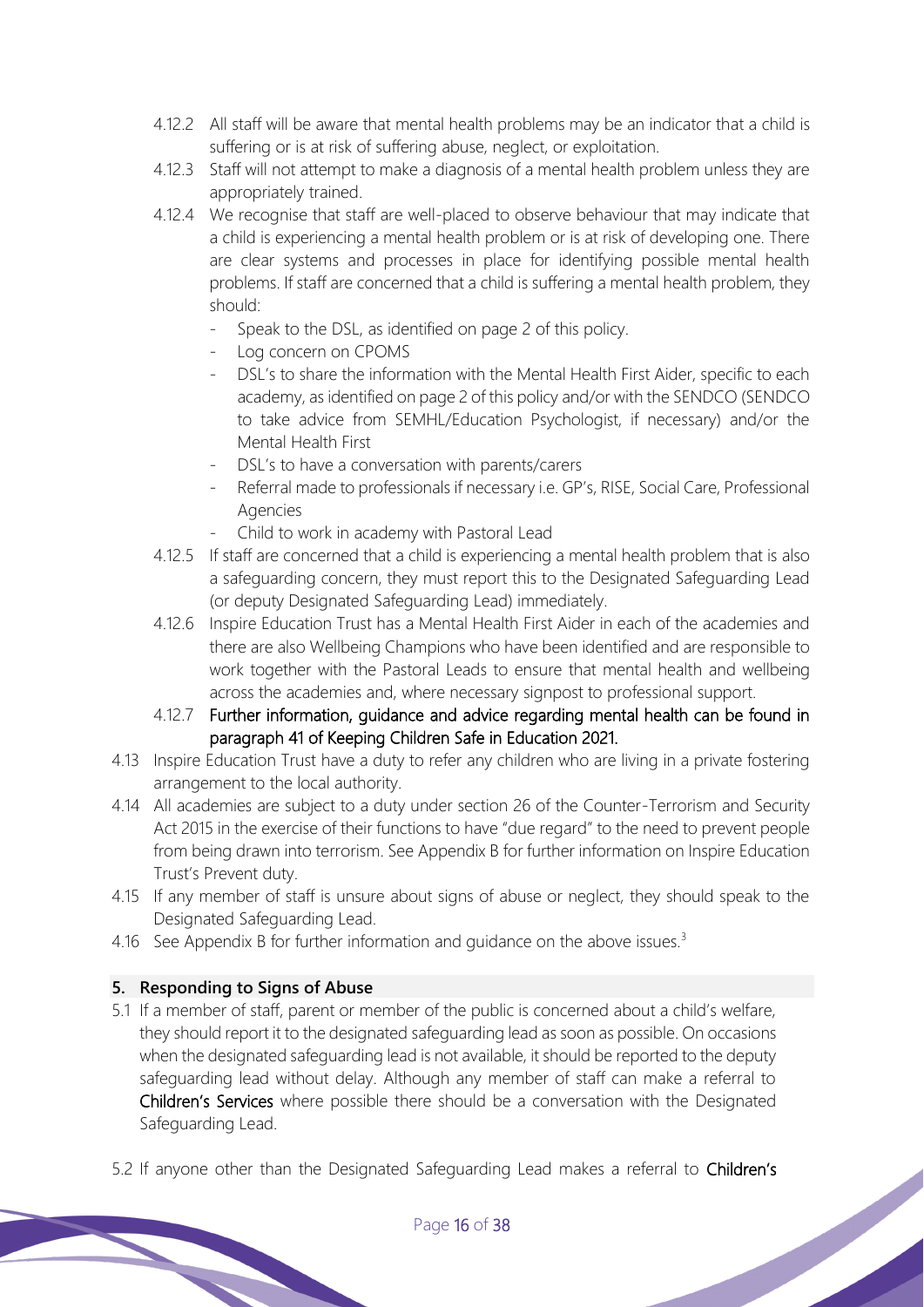Services or to the police, they should inform the DSL as soon as possible.

- 5.3 All staff will be alert to indicators of abuse and will report any of the following to the Designated Safeguarding Lead immediately:
	- Any concern or suspicion that a child has sustained an injury outside what is reasonably attributable to normal play.
	- Any concerning behaviours exhibited by children that may indicated that they have been harmed or are at risk of harm, including unusual changes in mood or behaviour, concerning use of language and/or concerning drawings or stories.
	- Any significant changes in attendance or punctuality.
	- Any significant changes in a child's presentation.
	- Any concerns relating to people who may pose a risk of harm to a child.

#### and/or

- Any disclosures of abuse that children have made.
- 5.4 There will be occasions where a child discloses abuse directly to a member of staff. If this happens, the member of staff will:
	- Listen carefully to the child and believe what they are saying.
	- Not promise confidentiality, as information may need to be passed on so the child and family can receive additional support.
	- Only ask for clarification if something is unclear and will not ask 'leading' questions.
	- Report disclosure to the designated safeguarding lead as soon as possible, certainly by the end of the day.
	- Only discuss the issue with colleagues that need to know about it

#### and

- Will write up the disclosure and pass it to the designated safeguarding lead. It is likely they will have a discussion with the DSL prior to this.
- 5.5 The designated safeguarding lead will make a decision about the action that needs to be taken following a member of staff raising a concern about a child or following a direct disclosure. The DSL may:
	- Manage support for the child internally.
	- Seek advice from the social worker advice line in the MASH.
	- Instigate single agency intervention and work directly with the family to improve the situation.
	- Offer an Early Help Assessment to provide multi-agency help to a family.
	- In cases where children are deemed to be at significant risk of harm, the DSL will refer cases to the MASH for statutory intervention. Parental consent will be obtained wherever possible before referring cases to the MASH. However, if staff in an academy are worried that telling parents will mean the child is at greater risk of harm, we may do this without informing them.
	- If parents do not consent to a referral but the academy believes that a child is at significant risk of harm, a referral will still be made to Children's Services.
- 5.6 For further information about the Coventry Safeguarding Children Partnership's 'Right Help, Right Time' guidance, which is used byInspire Education Trust to make decisions about protecting children, please visit http://www.coventry.gov.uk/righthelprighttime.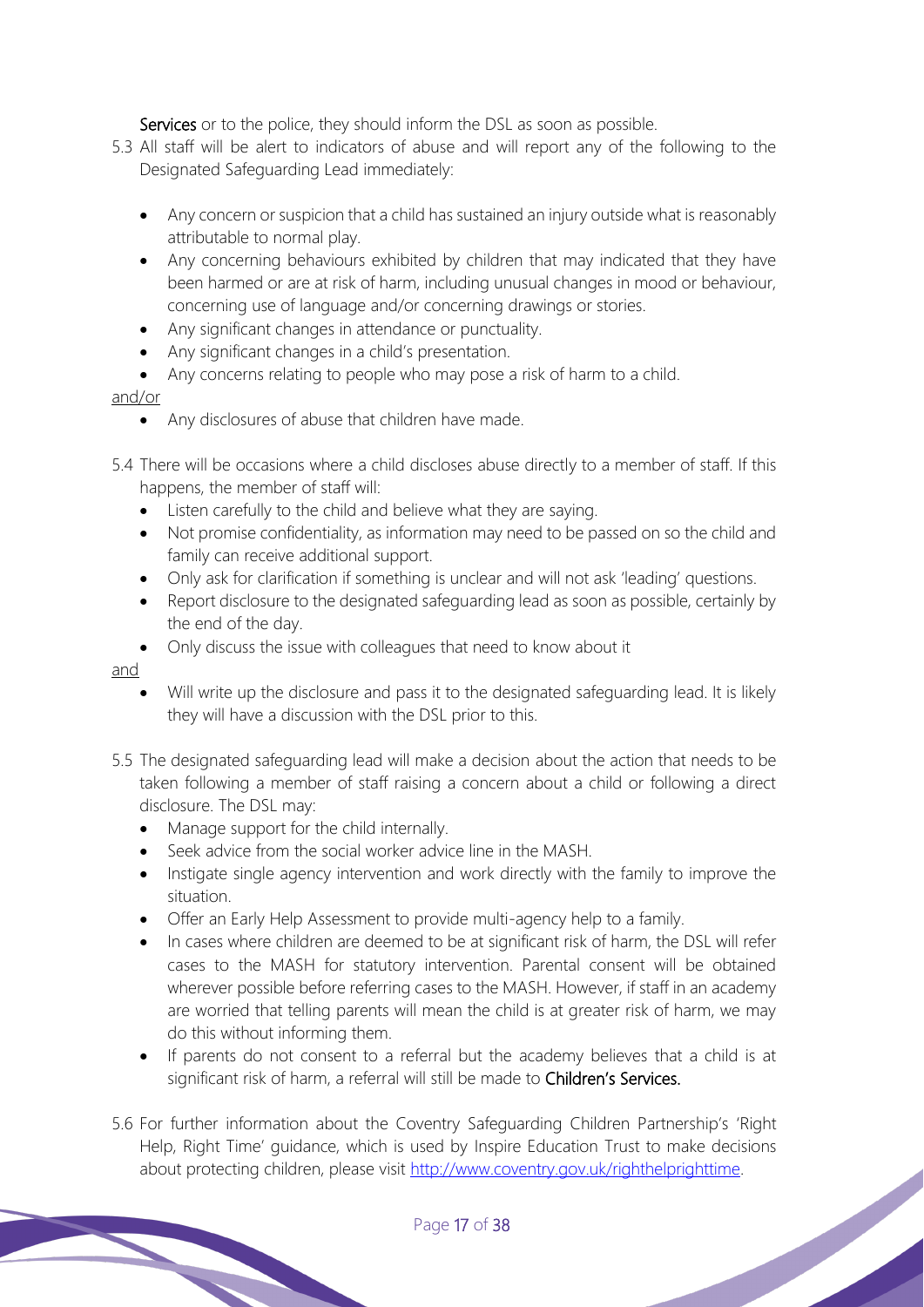- 5.7 See page 21 for flowchart of actions that will be taken where there are concerns about a child (taken from Keeping Children Safe in Education, September 2021).
- 5.8 In cases where members of staff become aware that Female Genital Mutilation (FGM) has been carried out on a female below the age of 18, they have a mandatory duty to report this to the police without delay and will do so. Staff should refer this to the DSL, but the legislation requires regulated health and Children's Service professionals and teachers in England and Wales to make a report to the police where, in the course of their professional duties, they either:
	- Are informed by a girl under 18 that an act of FGM has been carried out on her; or
	- Observe physical signs which appear to show that an act of FGM has been carried out on a girl under 18 and they have no reason to believe that the act was necessary for the girl's physical or mental health or for purposes connected with labour or birth.<sup>4</sup>
- 5.9 Peer on Peer Abuse
	- 5.9.1 Inspire Education Trust understands that both adults and other children can perpetrate abuse and can happen inside and outside of academy. Peer on peer abuse is taken very seriously. Peer on peer abuse can include bullying (including cyber-bullying, prejudice-based and discriminatory bullying), abuse in intimate personal relationships between peers, physical abuse, sharing of consensual or non-consensual images of videos, causing someone to engage in sexual activity without consent, sexual violence and/or harassment, upskirting, and initiation/hazing ceremonies. The academy recognises that safeguarding issues can manifest as peer-on-peer abuse.
	- 5.9.2 All members of staff will be made aware of the academies' policy and procedures with regards to peer-on-peer abuse. Inspire Education Trust will ensure staff understand what is meant by peer-on-peer abuse and the academies' policy on peer-on-peer abuse by accessing the policy on the CPOMS document library and undertake training both online and throughout the academy year.
	- 5.9.3 Inspire Education Trust will work to prevent peer on peer abuse by including it at the start of the year training for all staff and ensuring that all staff have read the policy.
	- 5.9.4 In the event that an allegation of peer-on-peer abuse is made, the DSL's will investigate this and will talk to the victims and alleged perpetrators, record the incident on CPOMS and, if necessary, will discuss with parent/carers. The victims and alleged perpetrators will be supported by the Pastoral Lead.
	- 5.9.5 In the event that an allegation of peer-on-peer abuse is made, victims and alleged perpetrators will be supported by the Pastoral Lead who will arrange for pastoral work to take place within the relevant year groups and, the victim and alleged perpetrator will work individually and together, if necessary, with the Pastoral team, to support them.
	- 5.9.6 Inspire Education Trust academies will never pass off peer on peer abuse as 'banter' or 'part of growing up' and recognise that even if there are no reported cases, such abuse may still be taking place. This should be a Zero-tolerance approach as this could lead to a culture of unacceptable behaviours.
	- 5.9.7 Each individual academy is aware of its own needs relating to gender/age issues that may affect children. Below are some of the concerns that may be relevant to<br>Page 18 of 38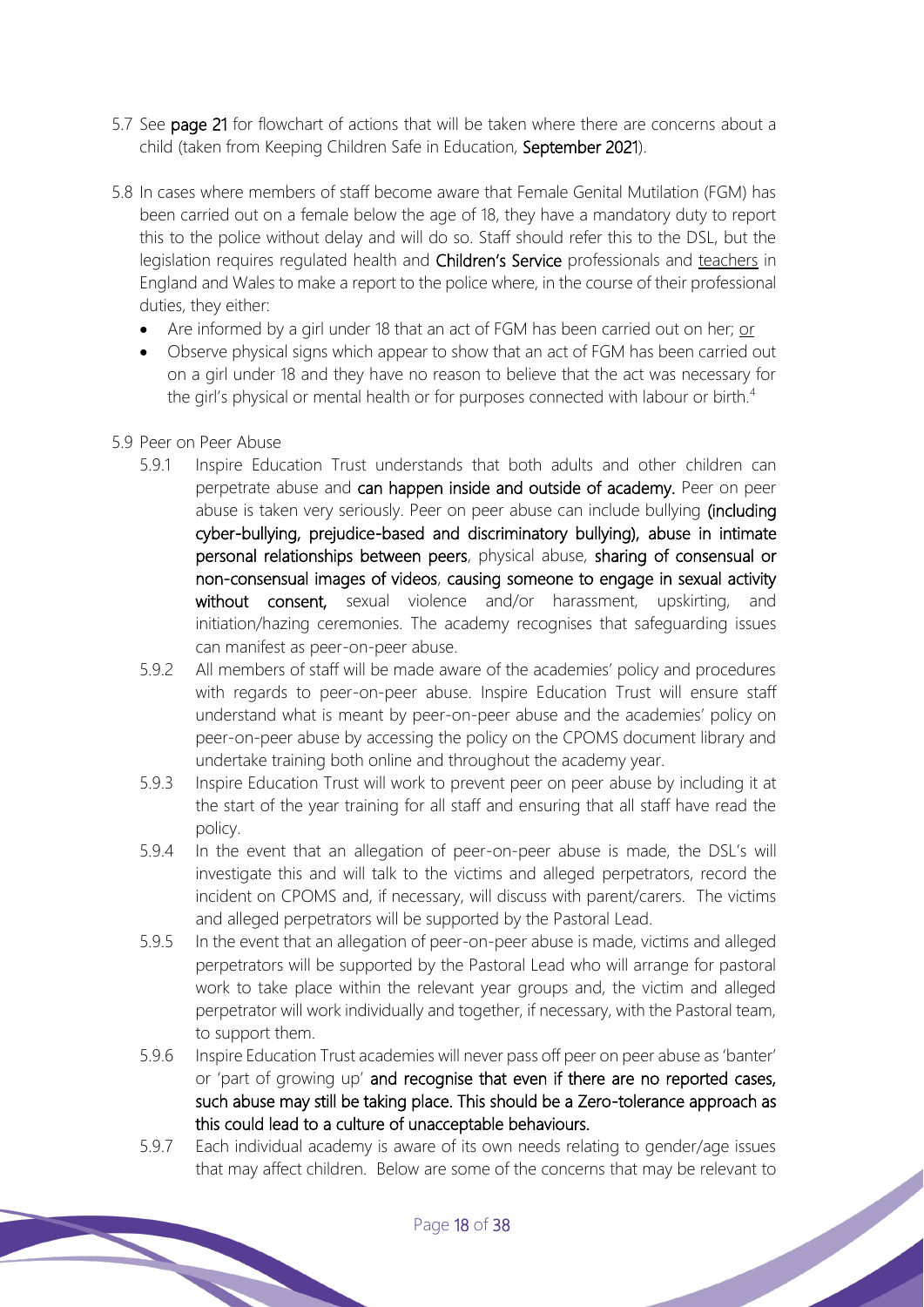our children:

- Bullying (including cyberbullying).
- Physical abuse which can include hitting, kicking, shaking, biting, hair pulling, or otherwise causing physical harm.
- Sexual violence and sexual harassment.
- Upskirting, which typically invoices taking a picture under a person's clothing without them knowing, with the intention of viewing their genitals or buttocks to obtain sexual gratification, or cause the victim humiliation, distress, or alarm
- Sexting (also known as youth produced sexual imagery)
- Initiation/hazing type violence and rituals.
- 5.9.8 Inspire Education Trust academies will adhere to guidance set out in Keeping Children Safe in Education (2021) and Sexual Violence and Sexual Harassment in Academies (September 2021) when responding to incidents of peer-on-peer abuse.
- 5.9.9 All staff will be made aware that 'upskirting' is a criminal offence.
- 5.10 Sharing of consensual or non-consensual nude and semi-nude images or videos
	- 5.10.1 "Sharing of consensual or non-consensual nude and semi-nude images or videos" refers to any sharing of youth-produced sexual imagery between children. This includes:
		- A person under the age of 18 creating and sharing sexual imagery of themselves with a peer under the age of 18.
		- A person under the age of 18 sharing sexual imagery created by another person under the age of 18 with a peer under the age of 18 or an adult.
		- A person under the age of 18 being in possession of sexual imagery created by another person under the age of 18.
		- 5.10.2 The academy has a responsibility to educate children in the risks relating to 'sharing consensual or non-consensual nude images or videos' and how to keep themselves safe online. (E-Safety Policy/PHSE policy here are available on the IET's website, academy website and also on the CPOMS library).
		- 5.10.3 Any incidents or suspected incidents of 'sharing consensual or non-consensual nude images or videos' should be reported to the DSL without delay.
		- 5.10.4 Once reported to the DSL, the DSL will decide on the appropriate course of action. This could include:
			- Referrals to the MASH in regard to both peers (also the police if urgent response required).
			- Confiscation of mobile phones in line with guidance 'Searching, Screening and Confiscation, (January 2018).
			- Support for young people involved to prevent reoccurrence.
			- Sanctions in accordance with behaviour policy.
		- 5.10.5 Any incidents of 'sharing consensual or non-consensual nude images or videos' involving the following will result in a MASH and sometimes a Police referral:
			- Adult involvement
			- Coercion or blackmail
			- Children under the age of 13
			- Extreme, or violent content
			- Immediate risk of harm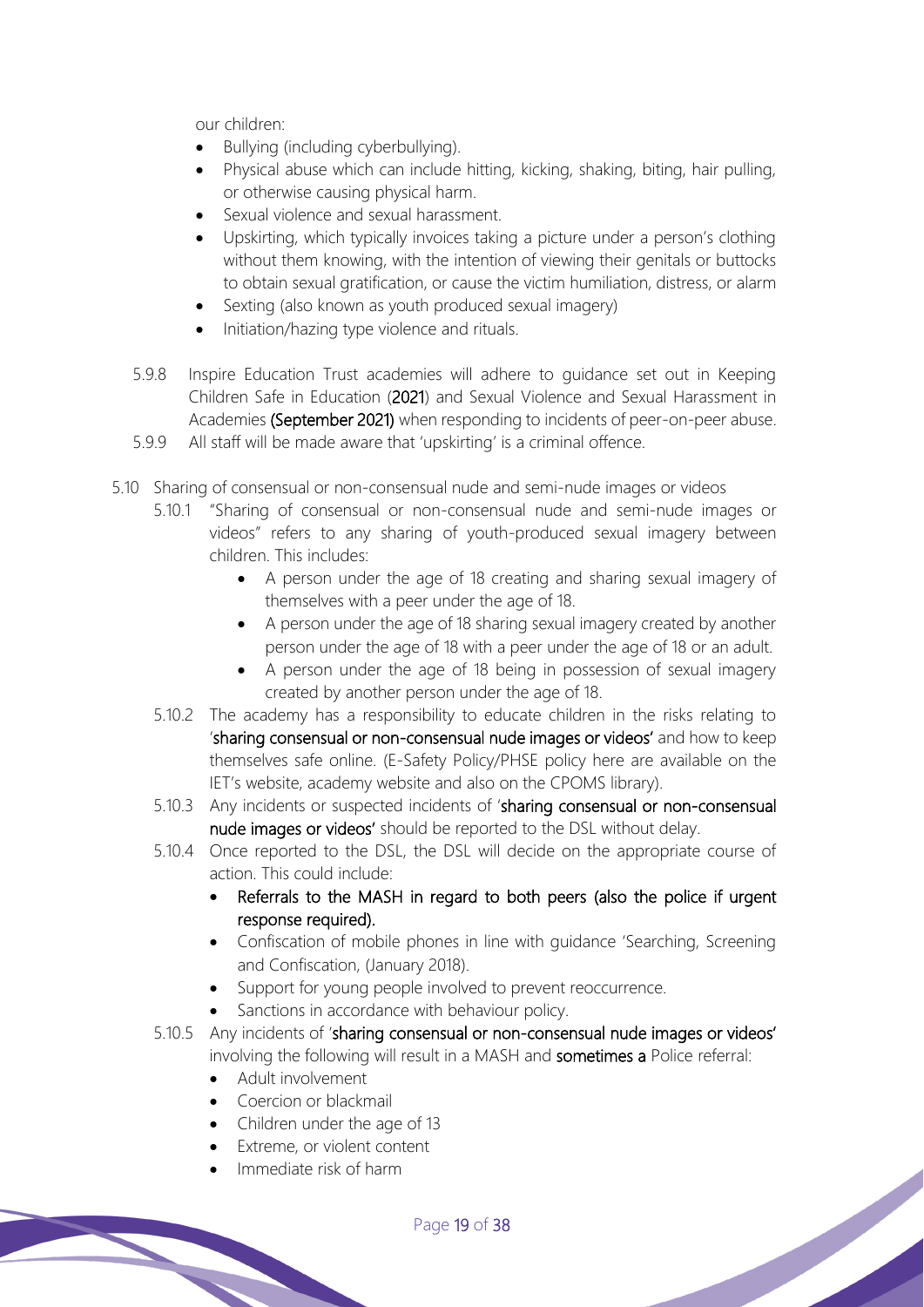- 5.10.6 Staff will not view images or videos on pupil devices. Confiscated devices will be stored securely and passed to the relevant agencies.
- 5.10.7 We will work with parents as necessary if their child is involved in the sharing of consensual or non-consensual nude images or videos.
- 5.10.8 We operate a culture of safeguarding and young people should feel confident to disclose if they have sent an inappropriate image of themselves. Children will always be supported to retrieve and delete the images.
- 5.11 Peer on Peer Sexual Violence and Sexual Harassment
	- 5.11.1 Sexual Violence and sexual harassment, just like the above types of Peer-on-Peer abuse, can occur both in and out of academy (online and face to face) between children of any age and sex and is never acceptable. This includes children from primary age through to secondary and higher. Examples of this are:
		- rape
		- assault by penetration
		- sexual assault
		- causing someone to engage in sexual activity without consent
		- sexual comments including on social media
		- sexual jokes
		- physical behaviour
		- online sexual harassment
		- sharing of unwanted explicit content
		- upskirting
		- sexualised online bullying
		- sexual exploitation, coercion and threats

All members of staff at Inspire Education Trust maintain the attitude of 'It can happen here' to ensure all children are safeguarded. One way this is done is by addressing inappropriate behaviour (Behaviour and Discipline Policy). All staff understand that by not addressing this promptly, children's educational attainment may be impacted if the alleged perpetrator attends the same setting.

- 5.11.2 All staff at Inspire Education Trust will reassure the victim that they are being taken seriously and will be support and kept safe. The Designated Safeguarding Lead (or deputy) will take a lead role on reports whilst using their professional judgement, and liaising with other agencies by following the below protocol:
	- When possible, two members of staff will be present where the report includes an online element.
	- Staff will not view illegal images of children.
	- Will not promise confidentiality as reports will need to be passed onto Children's Service (and in some cases, the Police).
	- Recognises that a child is more likely to disclose to a member of staff they have the strongest relationship with.
	- An initial disclosure may be the first incident that is reported rather than a singular event.
	- Some children may face barriers to disclosing such as, additional needs,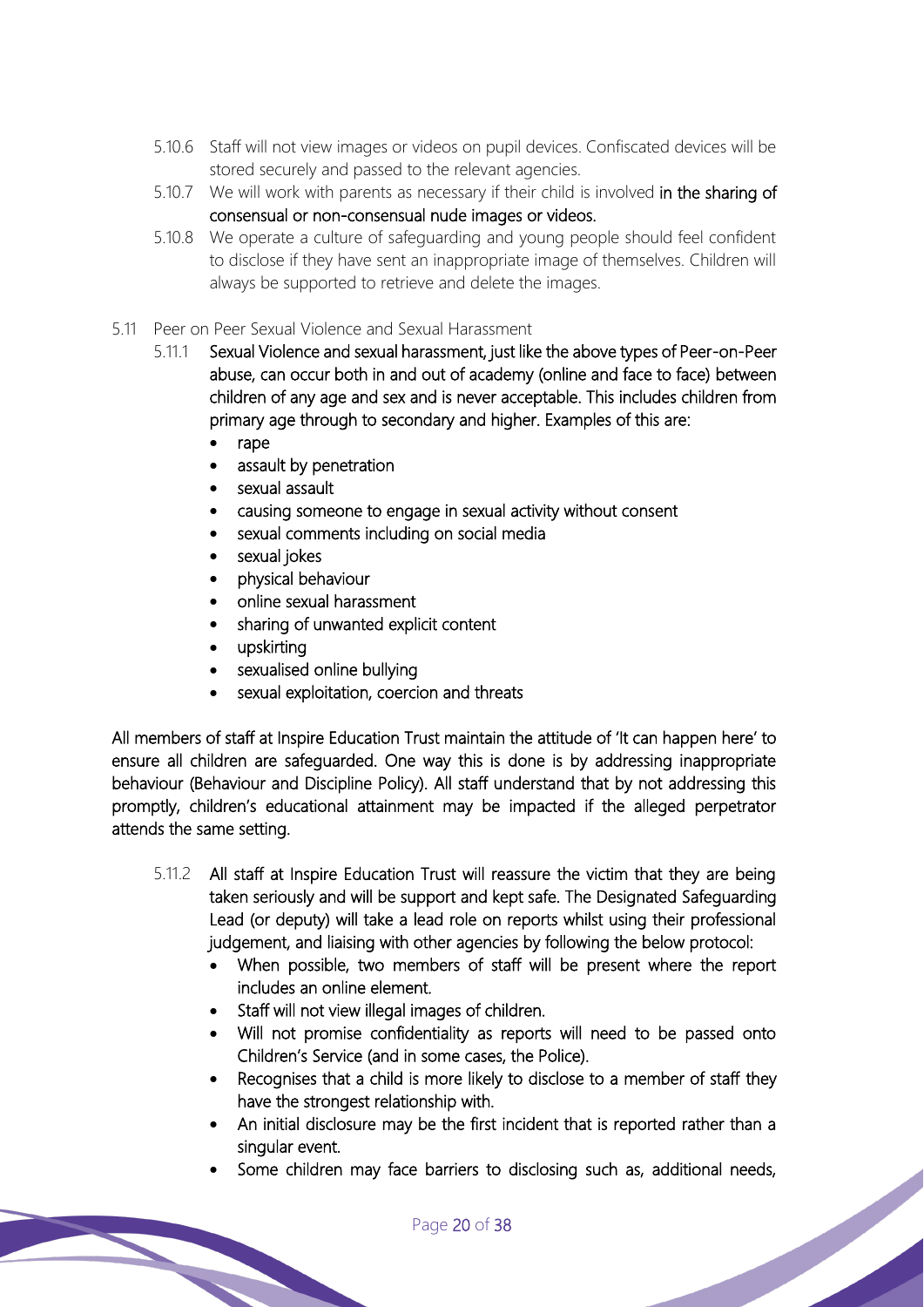vulnerability, sex, ethnicity, and possibly sexual orientation.

- Will always listen carefully to the child whilst being non-judgemental.
- Write up the factual parts of the disclosure as soon as the child has finished disclosing.
- Liaise with the MASH (and police if urgent response required).
- 5.11.3 Nevertheless, the victim will never be given the impression that they are creating a problem by reporting sexual violence and/or harassment. Staff will be aware of the importance of challenging inappropriate behaviours; making it clear it is never accepted, tolerated and is not a part of growing up or banter.
- 5.11.4 In some cases, a risk assessment may be required but will be kept under constant review.
- 5.12 Serious Violence
	- 5.12.1 All staff will be made aware of indicators, which may signal that children are at risk of, or are involved with serious violent crime such as absence from academy, a change in friendship/relationship, a significant decline in performance, signs of self-harm or change in wellbeing, or sign of unexplained injury.
	- 5.12.2 All staff will be made aware of the range of risk factor which will increase the likelihood of involvement in serious violence, criminal networks and gangs and understand the measures in place to prevent these.
	- 5.12.3 All staff will have an awareness of Child Criminal Exploitation and behaviours linked to Child Criminal Exploitation. Further information about Child Criminal Exploitation can be found in paragraph 51 of Keeping Children Safe in Education (2021).
- 5.13 Searching, Screening and Confiscation
	- 5.13.1 Where necessary, searching, screening and confiscation will be used to safeguard a child(ren) atInspire Education Trust.
	- 5.13.2 The Trust adheres to 'Searching, Screening and Confiscation: Advice for Schools (January 2018).
	- 5.13.3 Please see searching, screening and confiscation policy for further information
- 5.14 Extra-Familial Harm
	- 5.14.1 Inspire Education Trust recognises that safeguarding incidents can be associated with factors outside an academy and may take place outside of academy. We also recognise that safeguarding incidents or behaviours can occur between children outside of academy. We will always consider contextual safeguarding factors when responding to safeguarding incidents.
	- 5.14.2 All staff will be made aware that safeguarding incidents and/or behaviours can be associated with factors outside an academy and/or can occur between children outside these environments.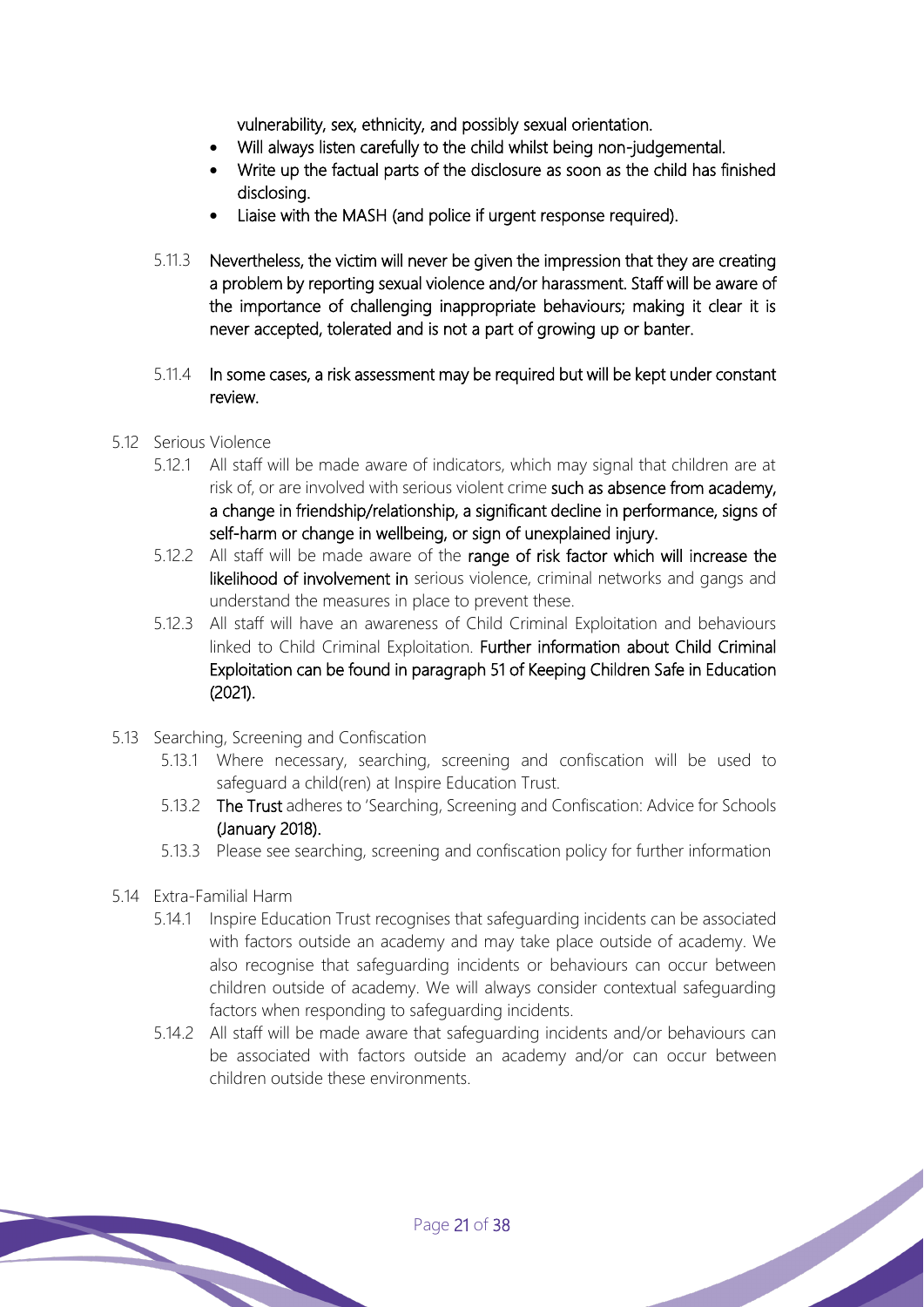

5.15 To raise concerns about children, members of staff should contact the Multi-Agency Safeguarding Hub (MASH) by telephone to discuss the referral. They should then complete the online Multi-Agency Referral Form (MARF) and submit this to the MASH. The academy will follow up referrals if we do not receive feedback from Children's Services. MASH Telephone number: 024 76788555

MASH online referral form: http://www.coventry.gov.uk/safeguardingchildren Out of hours Emergency Duty Team: 024 76832222 Prevent/Channel Referrals: Refer to MASH (mash@coventry.gov.uk) and to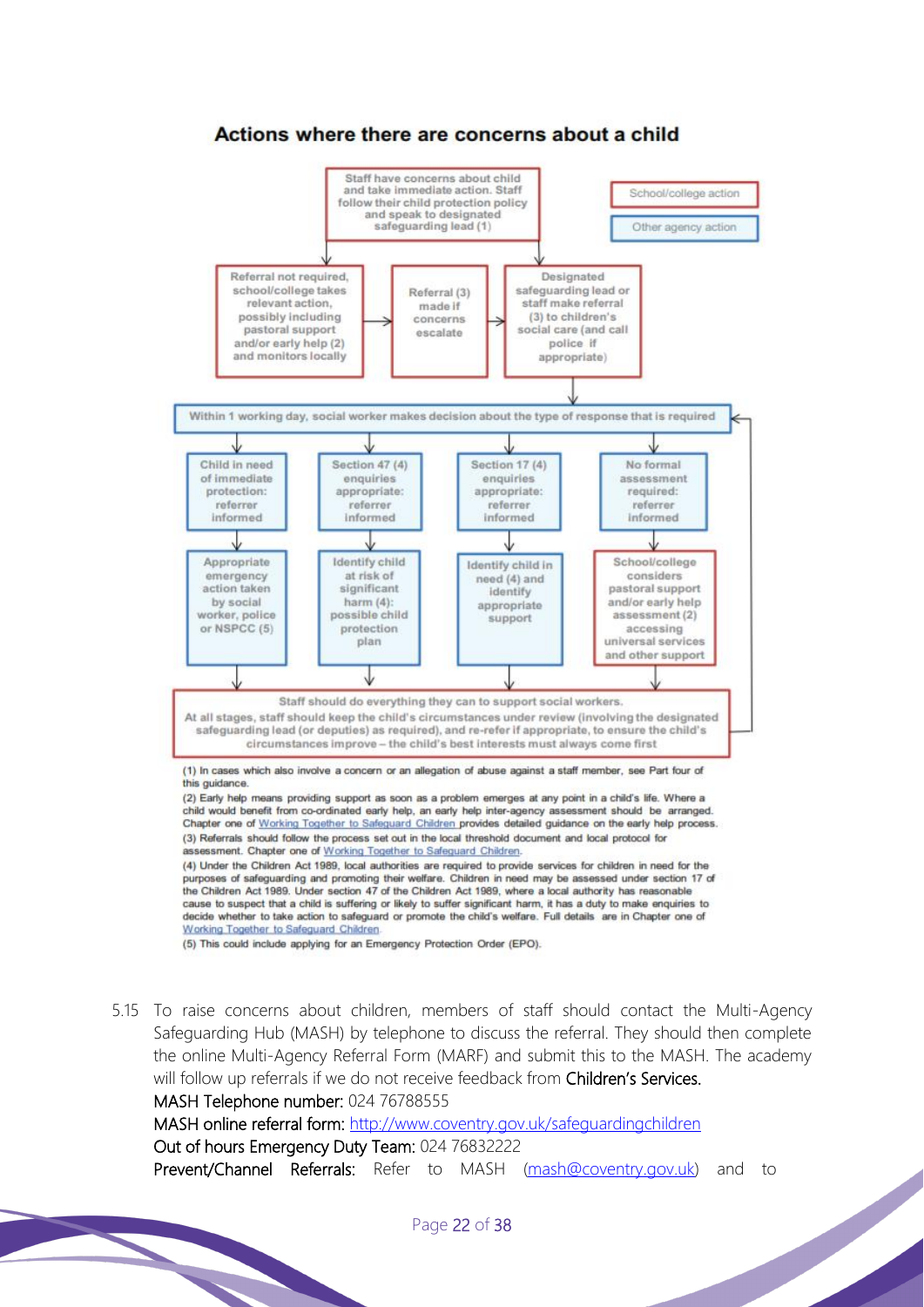## CTU\_GATEWAY@west-midlands.pnn.police.uk

5.16 If a child's situation does not appear to be improving following a referral, the academy may re-refer the child. We will also consider using the Coventry Safequarding Children Partnership's Managing Professional Disagreements policy LINK UPDATED. to ensure that our concerns have been addressed and that the situation improves for the child

#### **6. Record Keeping**

- 6.1 Information will be kept confidential and stored securely.
- 6.2 A written record of all safeguarding and/or child protection concerns, discussions and decisions made will be kept in individual children's files. This will be separate from the main academy file and will only be accessed by the relevant safeguarding staff.
- 6.3 Inspire Education Trust academies keep all safeguarding files electronically, using a system called CPOMs.
- 6.4 Staff will submit all concerns in writing to the DSL at the earliest opportunity. This may be after having a verbal conversation, but conversations will also be followed up in writing.
- 6.5 In the event that a child moves academy, the safeguarding file will be transferred to the new setting securely and separately from the main academy file. Once received by the new academy, this academy will not retain the information.
- 6.6 Each academy will seek at least two emergency contacts for every child.
- 6.7 All data processed by Inspire Education Trust is done so in line with the General Data Protection Guidelines and the Data Protection Act (2018). Please see the following policies for additional information.
- 6.8 Further information regarding information sharing and data processing in relation to safeguarding can be found in Part One of Keeping Children Safe in Education (September 2021).

## **7. Photography and Images**

- 7.1 Consent from parents to photograph children at academy events for promotional reasons will be sought when the child joins one of Inspire Education Trust's academies and consent will be obtained annually.
- 7.2 Parents can withdraw consent at any time and must notify Inspire Education Trust if they do not wish their child's photographs to be used.
- 7.3 Photographs of children used publicly will not be displayed with their name or other personal information.
- 7.4 Photographs of children will be processed in line with the General Data Protection Regulation.

#### **8. Early Help**

- 8.1 Inspire Education Trust is committed to supporting families as soon as a possible problem arises. It is more effective to support a family through early help than reacting to a problem later. Everyone who comes into contact with children and their families and carers have a role to play in safeguarding children. Inspire Education Trust academies work closely with its neighbouring family hub to work with families in the community to improve outcomes for children. The contact information for the individual academies is on page 2 of this Policy.
- 8.2 Inspire Education Trust Coventry academies work within the Coventry Safeguarding Children Partnership's *'Right Help, Right Time'* framework, available on the CSCP website.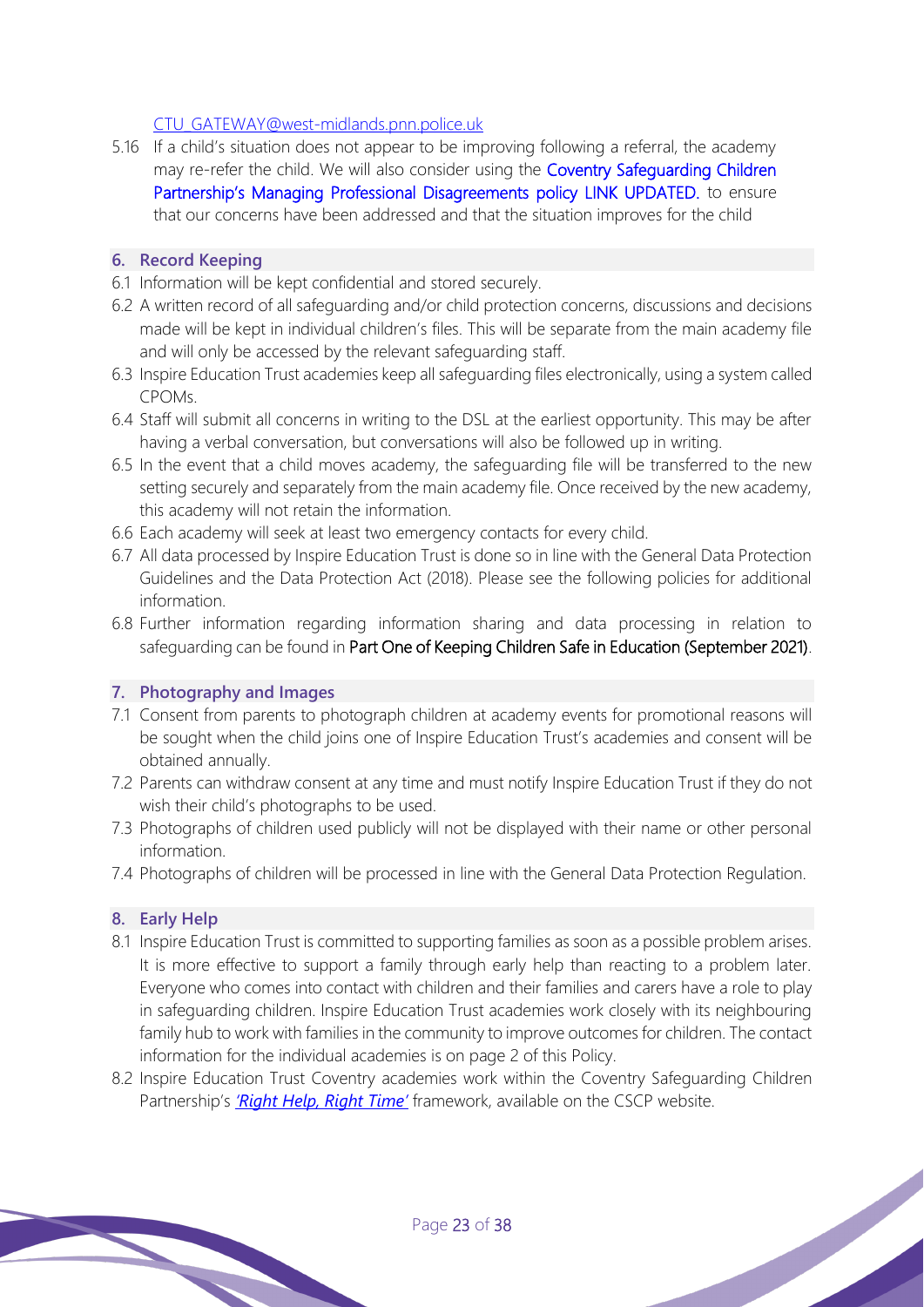# **9. Staff Training**

- 9.1 In order for staff to be able to understand and discharge their safeguarding and child protection duties, Inspire Education Trust has committed to training staff throughout the academic year. All staff members will be made aware of Inspire Education Trust's safeguarding processes and structures and will receive training on these as part of their induction. As part of this training and their annual refresher, they will also receive:
	- This 'Safeguarding and Child Protection Policy'
	- The staff Code of Conduct
	- Copies of Part 1 and/or Annex A of Keeping Children Safe in Education (September 2021)
	- Academy procedures for Children Missing Education
	- The academy Behaviour Policy

9.2 Staff at Inspire Education Trust will:

- Level 1 Safeguarding (all staff Teacher Training Day)
- DSL Briefings
- DSL Refresher
- SIE Updates
- Team Teach
- Local Authority training
- Governor and Volunteer Training
- Thrive
- Basic First Aid/ Paediatric First Aid
- Mental Health First Aid
- Prevent Update (all staff)
- Peer on Peer Abuse (all staff)
- Online training through 'The Key' including bulletins and factsheets
- Online safety training
- FGM training (before each half term for all staff)
- Thrive
- 9.3 Inspire Education Trust recognises that children may engage in risky behaviours that may put them at additional risk of danger. These can include drug taking, alcohol abuse, truanting and the sharing of consensual or non-consensual nude images or videos<sup>5</sup>. Staff will be training in these areas in order to be able to further recognise if a child is at risk of harm.

## **10. Safer Recruitment**

- 10.1 Inspire Education Trust is committed to providing children with a safe environment, in which they can learn. We take safer recruitment seriously and all staff are subject to the following checks:
	- Identity check
	- DBS clearance
	- Prohibition from teaching checks (where required)
	- Barred List check
	- Section 128 checks (as required leadership and management)
	- Reference check (two references required)
	- Professional qualifications check
	- Right to work in the UK check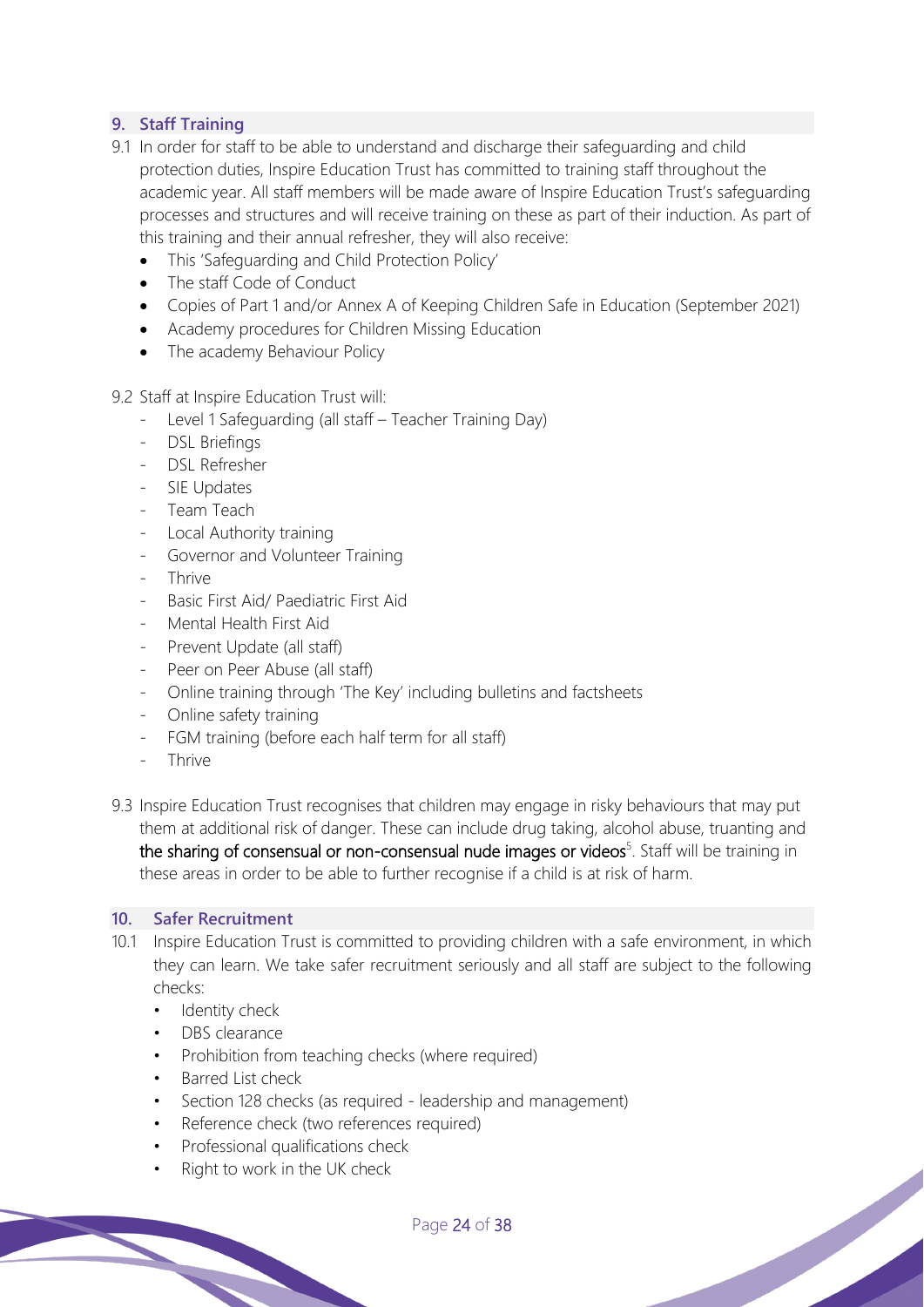- Further checks for those who have lived outside the UK
- Disqualification Under the Childcare Act 2006 checks (as required)
- Verification on the candidate's mental and physical fitness may also be checked
- 10.2 A record of all checks on members of staff will be held on the Single Central Record.
- 10.3 All new members of staff will be required to obtain DBS clearance. Inspire Education Trust reserves the right for any of its academies to re-check DBS clearance for any member of staff where information is received that indicates that they may pose a risk to children and may ask candidates to be registered on the DBS update service.
- 10.4 At least one member of every interview panel will have undergone Safer Recruitment training which will be refreshed every 2 years.
- 10.5 We take proportionate decisions on whether to check individuals beyond what is required.
- 10.6 Any visitor to the academy who has not been subject to the necessary checks will be supervised at all times and risk assessed.
- 10.7 All safer recruitment practices at Inspire Education Trust comply with Keeping Children Safe in Education (September 2021). See Part 3 of Keeping Children Safe in Education (September 2021) for further information. See Safer Recruitment policy for further details.

## **11. Allegations of Abuse Against Staff**

- 11.1 All Inspire Education Trust academies take any safeguarding concerns and/or allegations against staff seriously and will manage them in line with this policy, Part Four of Keeping Children Safe in Education (September 2021) and the CSCP Guidance, 'Allegations Against Staff and Volunteers'.
- 11.2 Allegations or concerns may include:
	- Staff having behaved in a way that has harmed a child, or may have harmed a child
	- Staff possibly committing a criminal offence against or related to a child
	- Staff behaving towards a child or children in a way that indicates that he or she may pose a risk of harm to children or
	- Staff behaving or possibly behaving in a way that indicates they may not be suitable to work with children (including behaviour outside of work). This is known as 'Transferable risk'.
- 11.3 If a concern or allegation of abuse arises against the Headteacher, it must be reported to the Head of Education, CEO or Chair of Governors without delay.
- 11.4 If a concern or allegation of abuse arises against any member of staff, supply teacher, volunteer, or contractor other that the Headteacher, it must be reported to the Headteacher without delay.
- 11.5 Concerns or allegations of abuse against staff must be reported to the Headteacher or Chair of Governors as appropriate and not discussed directly with the person involved. The Head of Education/ CEO must be informed at all times about any concerns or allegations.
- 11.6 The Headteacher or Chair of Governors should consider if the concern or allegation meets the threshold for Designated Officer intervention. The details of the LADO can be found of the front of this policy.
- 11.7 Concerns relating to a position of trust issue will be referred to the relevant Local Authority designated officer within 24 hours.
- 11.8 If a child has suffered or may have suffered abuse or harm, a MASH referral will also be made.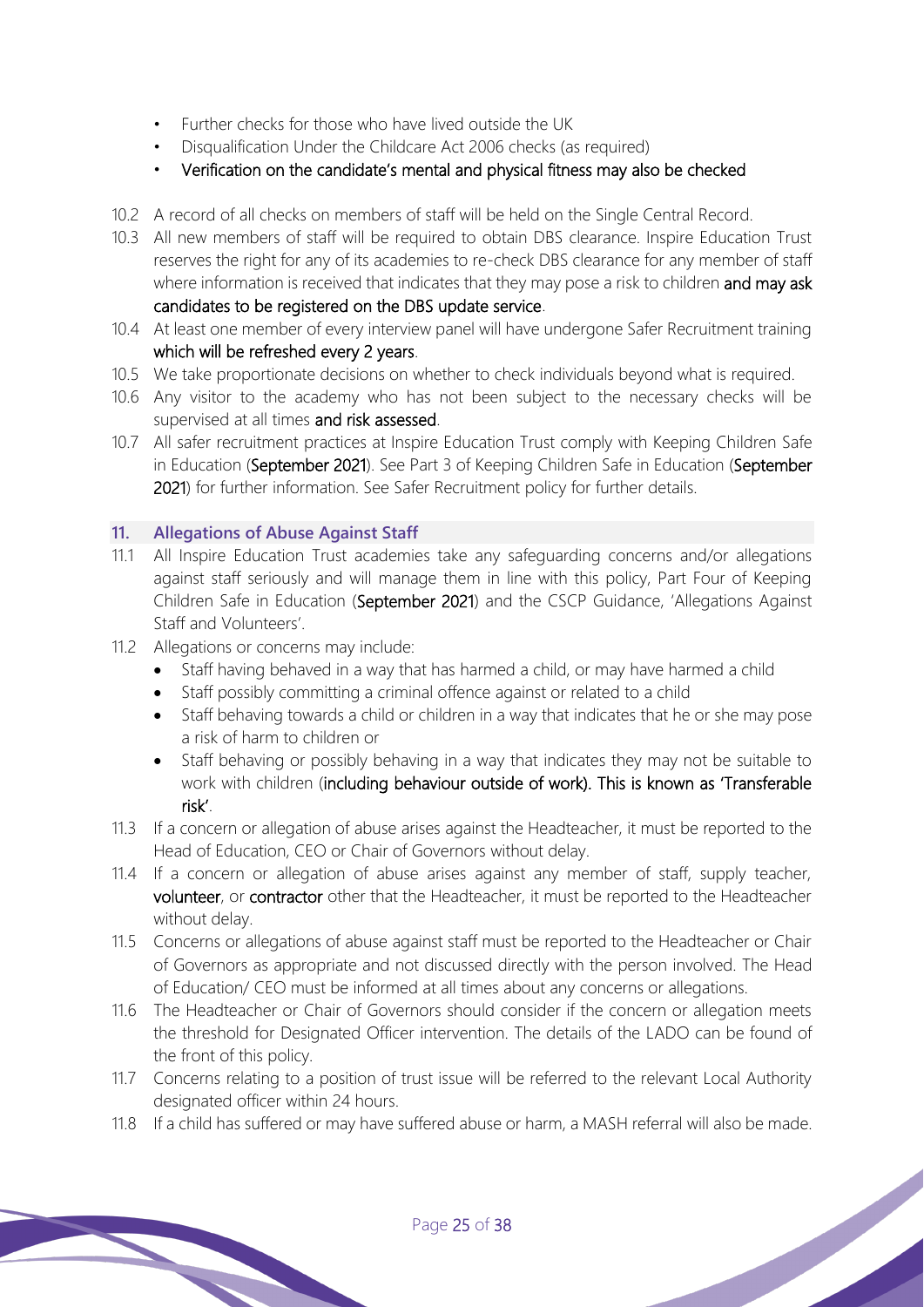- 11.9 In the instances where an allegation is dealt with internally, the relevant Local Authority designated officer will provide information and support to the individual academy in managing the allegation.
- 11.10 A referral to the Disclosure and Barring Service will be made if a member of staff is dismissed or removed from their post as a result of safeguarding concerns or would have been removed if they had not have resigned.

## 11.11 Supply Teachers and all contracted staff

- 11.11.1 Although the Trust does not directly employ supply teachers and contractors, the Trust and/ or each academy will ensure that any concerns or allegations are handled properly.
- 11.11.2 No academy will never cease to use a supply teacher for safeguarding reasons without liaising with the Local Authority Designated Officer and reaching a suitable outcome.
- 11.11.3 Governing bodies/proprietors will liaise with the supply agency to determine whether to suspend or redeploy the supply teacher whilst they carry out their investigation.
- 11.11.4 The Trust and/ or academy will inform supply agencies of its process for managing allegations, including inviting the agency's human resource manager (or equivalent) to meetings and regularly updating agencies on relevant academy policies. The Trust/ academy will usually take the lead because agencies do not have direct contact with children or staff, so will not be able to collect facts.

## 11.12 Governors

## 11.12.1 If an allegation or concern is about a Governor, Inspire Education Trust will follow local procedures.

#### 11.13 Volunteers

11.13.1 Risk assessments and a DBS check will be requested for all volunteers. Under no circumstances will a volunteer whereby no checks have been carried out will be alone with children or allowed to work in regulated activity.

## 11.14 Whistleblowing

- 11.14.1 Inspire Education Trust operates a culture of safeguarding, and all staff should report any concerns about poor or unsafe practice or Inspire Education Trust's safeguarding processes to the Trust's Executive Leadership Team.
- 11.14.2 The Trust Executive Leadership Team will take all concerns seriously.
- 11.14.3 In the event that a member of staff is unable to raise an issue with a senior leader in academy and/ or member of the Trust's Executive Leadership Team (Head of Education, Primary), they should refer to Part 1 of Keeping Children Safe in Education for additional guidance on whistleblowing procedures

## **12. Promoting Safeguarding and Welfare in the Curriculum**

- 12.1 Inspire Education Trust recognises the importance of teaching children how to stay safe and look after their mental health and are committed to equipping children with the skills and knowledge to have successful and happy lives.
- 12.2 The academy will teach children about safeguarding, including online safety. As part of a broad and balanced curriculum, the academy will cover relevant issues in line with<br>Page 26 of 38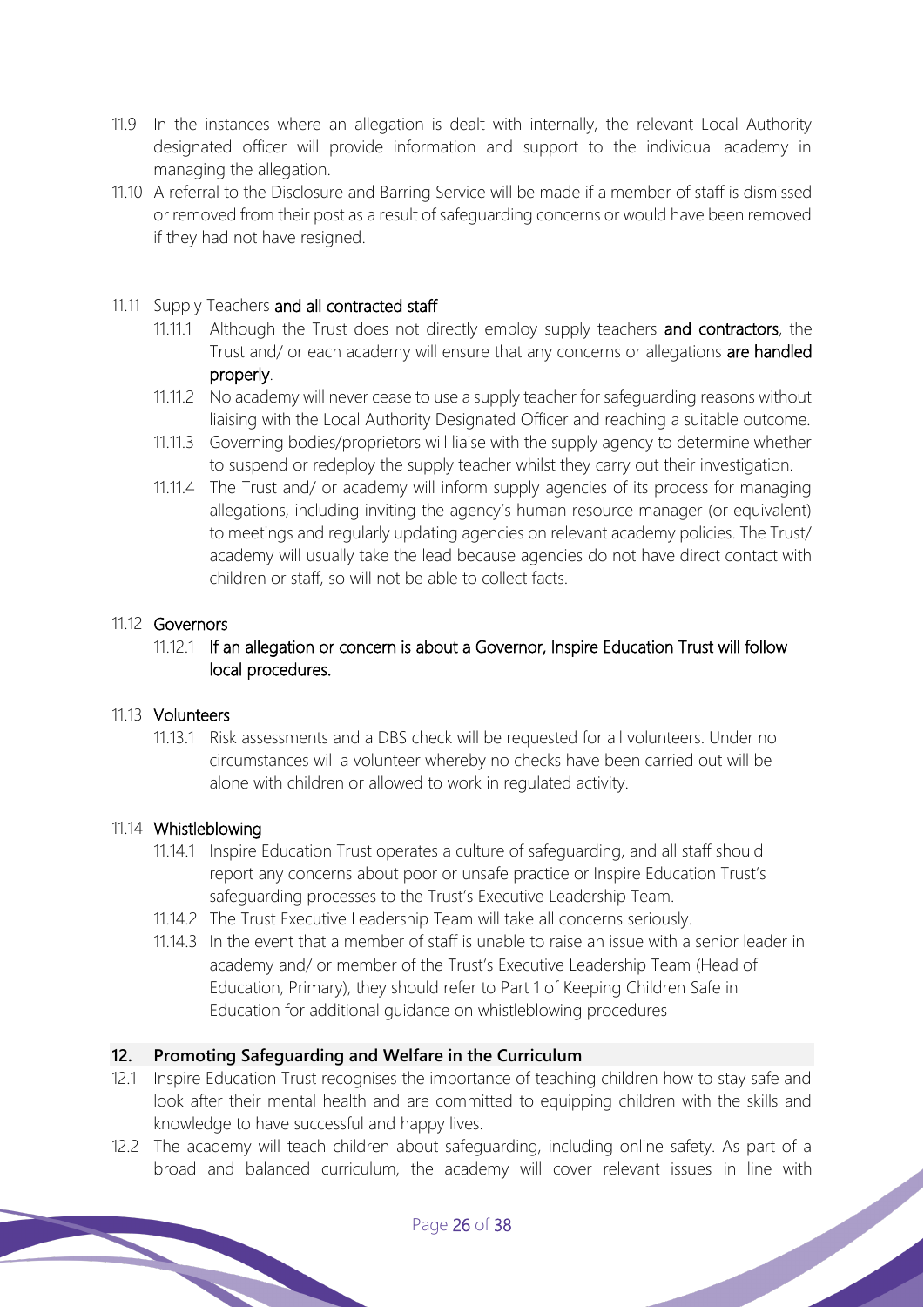government guidance on Relationships Education, Relationships and Sex Education and Health Education (SRE Policy)

- 12.3 Children at Inspire Education Trust will receive the following as part of our promotion of safeguarding across the curriculum:
	- *Protective Behaviours*
	- *SRE*
	- *Thrive*
	- *E-Safety*
	- *NSPCC*
	- *External visitors will be invited to work with the children dependent on relevant issues*

## 12.4 Education at Home and Remote Learning

Please see Addendum C which sets out the safety when children are educated at home as well as the Inspire Education Trust's Remote Learning Policy.

## **13. Children Looked After**

- 13.1 The most common reason for children to be looked-after is because they have experienced abuse and/or neglect. Inspire Education Trust recognises that children looked after may have additional vulnerabilities. The Designated Lead for Looked-After and Previously Looked-After Children is identified on page 2 of this Policy.
- 13.2 Staff will receive training on how to safeguard children who are Looked-After & Previously Looked-After.
- 13.3 Each academy will work with Personal Advisors when children leave care (where applicable).
- 13.4 Inspire Education Trust is committed to working with other agencies to ensure the best outcomes for Looked-After and Previously Looked-After children.

## **14. Children with Special Educational Needs and Disabilities or Physical Health Needs**

- 14.1 As outlined in Keeping Children Safe in Education (2021), Inspire Education Trust is aware that children with additional needs or disabilities may be more vulnerable to abuse and additional barriers may exist when recognising abuse and neglect. This could be because:
	- Assumptions that indicators of possible abuse such as behaviour, mood and injury relate to the child's disability without further exploration.
	- Being more prone to peer group isolation or bullying than other children.
	- The potential for children with SEN and disabilities or certain medical conditions being disproportionally impacted by behaviours such as bullying, without outwardly showing any signs

and

- communication barriers and difficulties in overcoming these barriers.<sup>6</sup>
- 14.2 Staff will be trained in recognising signs of abuse in children with SEN and disabilities or certain medical conditions.
- 14.3 Staff will consider the needs of a child when responding to concerns of abuse or when taking a disclosure. We recognise that some children require specialist intervention to communicate and advice from the SENCO will be sought in these circumstances.
- 14.4 Safeguarding learning opportunities within the curriculum will be appropriately differentiated to ensure all children can access it.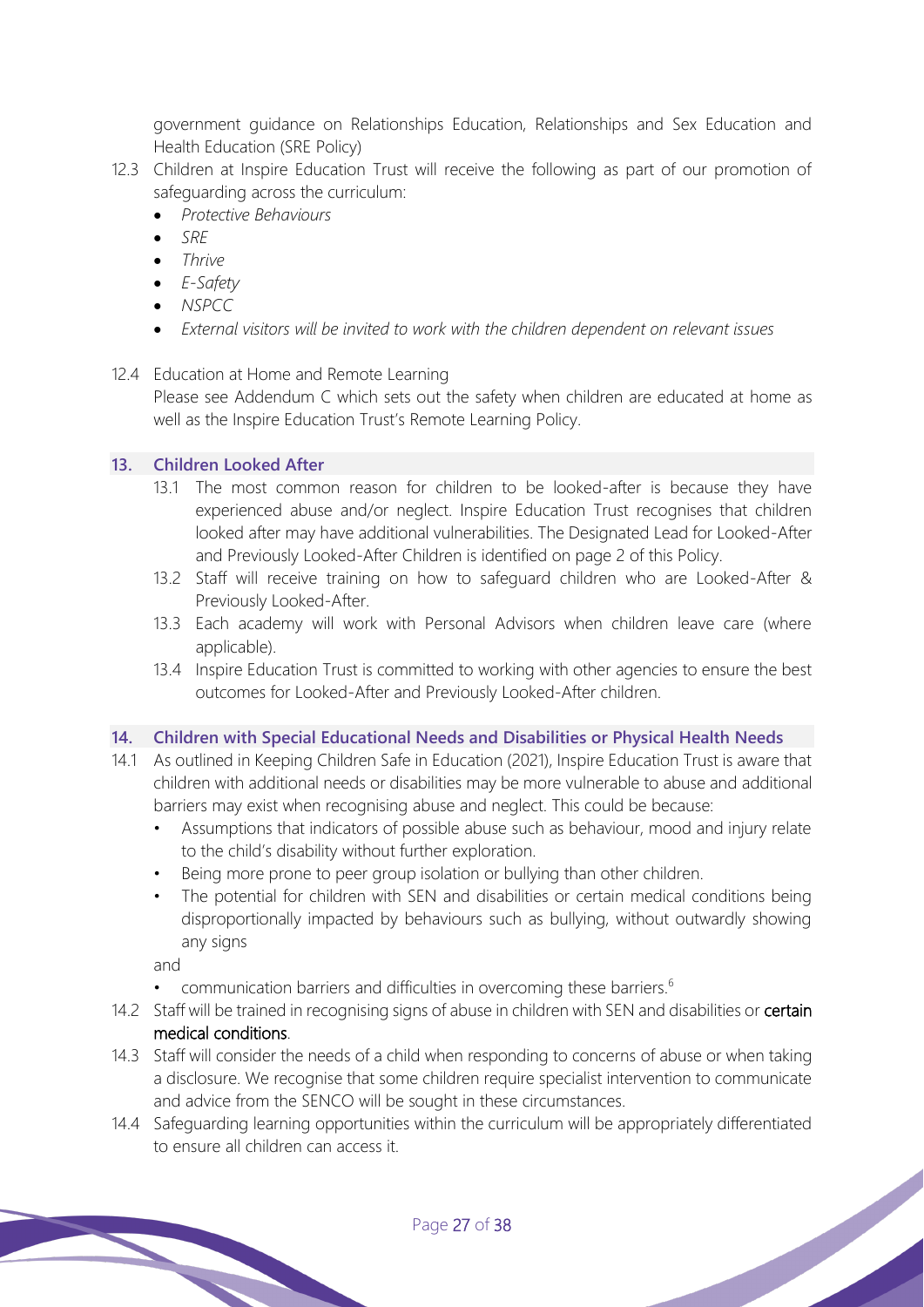## **15. Use of Reasonable Force**

- 15.1 There may be occasions when staff are required to use reasonable force to safeguard children. We will not use any more force than is necessary. Inspire Education Trust trains staff to use Team Teach. This means that the trained staff use the strategies according to their training and, all incidents are recorded in the 'bound book' which is held in the Head Teacher's Office and is also recorded on CPOMS. The Head Teacher will ensure that there is a follow up conversation with those involved with the use of Team Teach once the child is regulated.
- 15.2 In order to de-escalate a child's behaviour, the techniques learnt from Team Teach are used and are also taught to all staff and especially by using the techniques to de-escalate using their knowledge of training which they have received through Thrive.

#### **16. Work Experience**

All work experience will have an initial meeting with the Headteacher or a Senior member of staff before they start their placements. They will then meet with the Office Manager and receive Safeguarding and Health and Safety Guidance from the Pastoral Lead before their placement starts.

#### **17. Summary**

Inspire Education Trust is committed to safeguarding children and will always make safeguarding decisions that are in the best interests of each child. For further information or if you have any queries about this policy, please contact the academy.

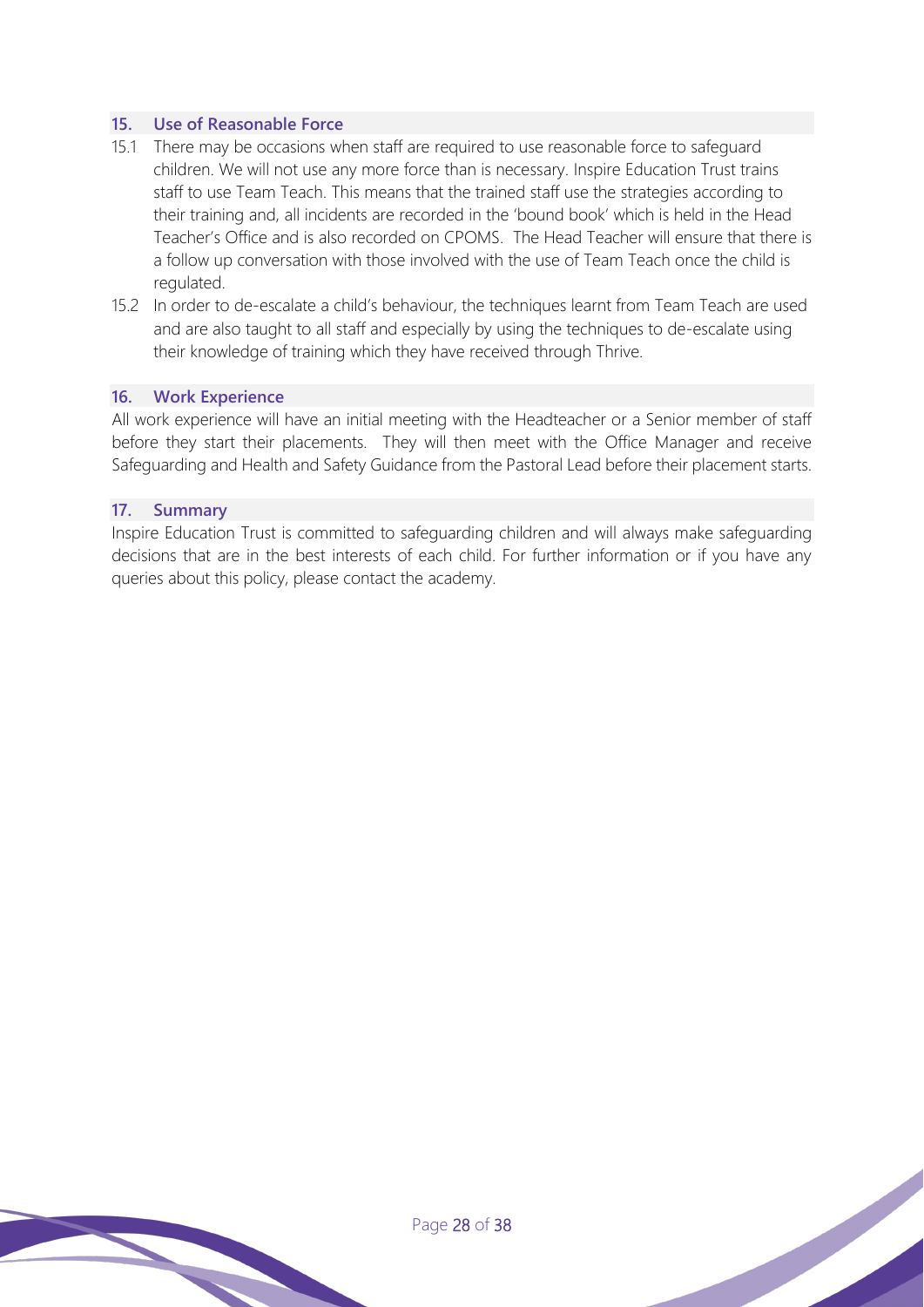## Appendix A – Key Policies

Inspire Education Trust's safeguarding policy is intended to be used in conjunction with the following policies which can be found within the CPOMS library and/or on the Inspire Education Trusts website.

- Allegations Against Staff or Volunteers (CSCP) LINK UPDATED
- Allegations Against Members of Staff
- Anti Bullying Policy
- Anti-Discrimination and Harassment Policy
- Attendance and Exceptional Leave Policy
- Behaviour and Discipline Policy
- Children/Young people with Medical Needs
- Management of Medications Policy
- Children Missing in Education Procedures
- Complaints Policy
- Critical Incident Plan
- Data Protection Policy and Privacy Notice
- Drugs and Alcohol Policy
- Equalities Policy
- Managing Professional Disagreements (CSCP) LINK UPDATED
- Health & Safety Policy
- HR & Governance Policy
- E-Safety Policy
- Photographs and Visual Images Policy
- Intimate Care Policy
- IT Policy
- Lone Working Policy/Home visits policy
- Medicine & First Aid Policy
- Primary-Secondary Transition Policy
- PSHE Policy
- SRE Policy
- Mental Health Policy
- Safer Recruitment Policy
- Site Security Policy
- SEND Policy
- Staff Code of Conduct
- Trips and Visits Policy
- Positive Handling Policy
- Visitor Management Policy
- Whistleblowing Policy

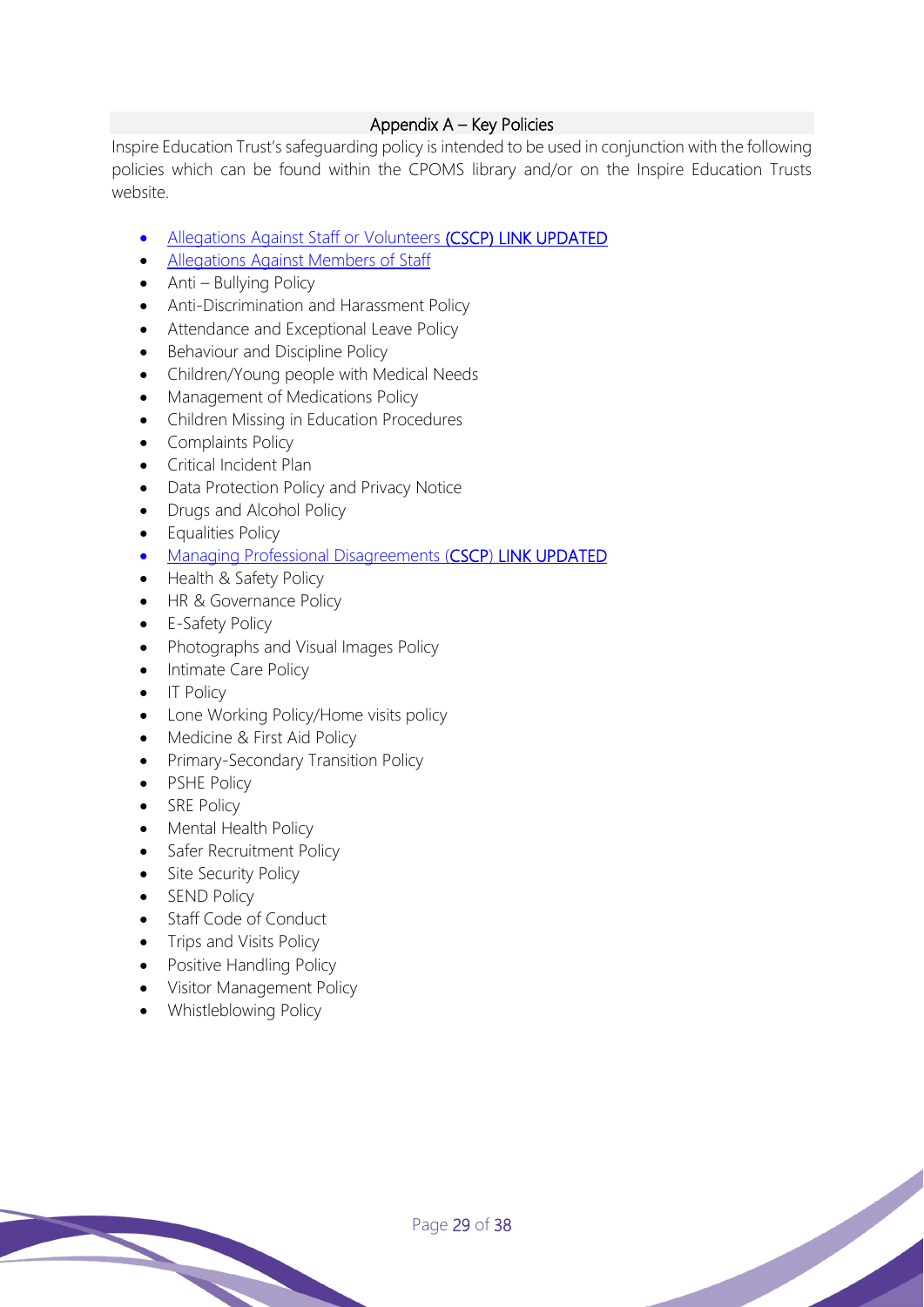## **Appendix B – Further Safeguarding Information**

## Types of Abuse

As outlined in paragraph 4.4, Inspire Education Trust will take action if we believe a child is at risk of or is suffering from abuse. Abuse is not limited to physical, emotional, sexual abuse and neglect. For further information on the definitions of the types of abuse below, please refer to **Keeping Children** Safe in Education (2021), Annex A.

See below for policy information relating to other key safeguarding issues. All decisions taken in responding to concerns of abuse will be taken in the best interests of the child.

## 1. Bullying, including cyber- or online-bullying

Inspire Education Trust takes all forms of bullying seriously and will respond sensitively and quickly to any reported bullying. Children should report any bullying to their Class Teacher, to the DSL or to any trusted member of staff and we will work to resolve it. We also teach children about the dangers of bullying through our curriculum and evidence to this can be seen on the individual academy websites.

Bullying can take many forms and we have several policies that cover different aspects of bullying. Please see the Anti-Bullying Policy, the Behaviour Policy and paragraph 5.8 of this policy for further information.

## 2. Child criminal exploitation (including involvement in county lines)

Inspire Education Trust is aware that criminal exploitation involves exploitative situations, contexts and relationships where young people (or a third person or person) receive 'something' (e.g. food, accommodation, drugs, alcohol, cigarettes, affection, gifts, money) as a result of them completing a task on behalf of another individual or group of individuals' this is often a criminal nature. Child criminal exploitation often occurs without the child's immediate recognition, with the child believing that they are in control of the situation. In all cases, those exploiting the child/young person have power over them by virtue of their age, gender, intellect, physical strength and/or economic or other resources. Violence, coercion, and intimidation are common, involvement in exploitative relationships being characterised in the main by the child or young person's limited availability of choice resulting from their social/economic and/or emotional vulnerability.

We at Inspire Education Trust will ensure that when delivering safeguarding training that we inform staff that criminal exploitation is also known as 'county lines' and is when gangs and organised crime networks exploit children to sell drugs. Often these children are made to travel across counties, and they use dedicated mobile phone 'lines' to supply drugs. The Inspire Education Trust Behaviour and Discipline Policy and ethos about educating children and young people around risks and crime.

Inspire Education Trust DSL's attend regular briefings with the Head of Primary Education and any updates involving criminal exploitation is disseminated to all staff with a reminder of their responsibility to refer any concerns in the appropriate manner.

## 3. Domestic abuse

The impact of Domestic abuse on children and their families is taken seriously throughout Inspire Education Trust and during the safeguarding training the effect on the children is highlighted to all staff.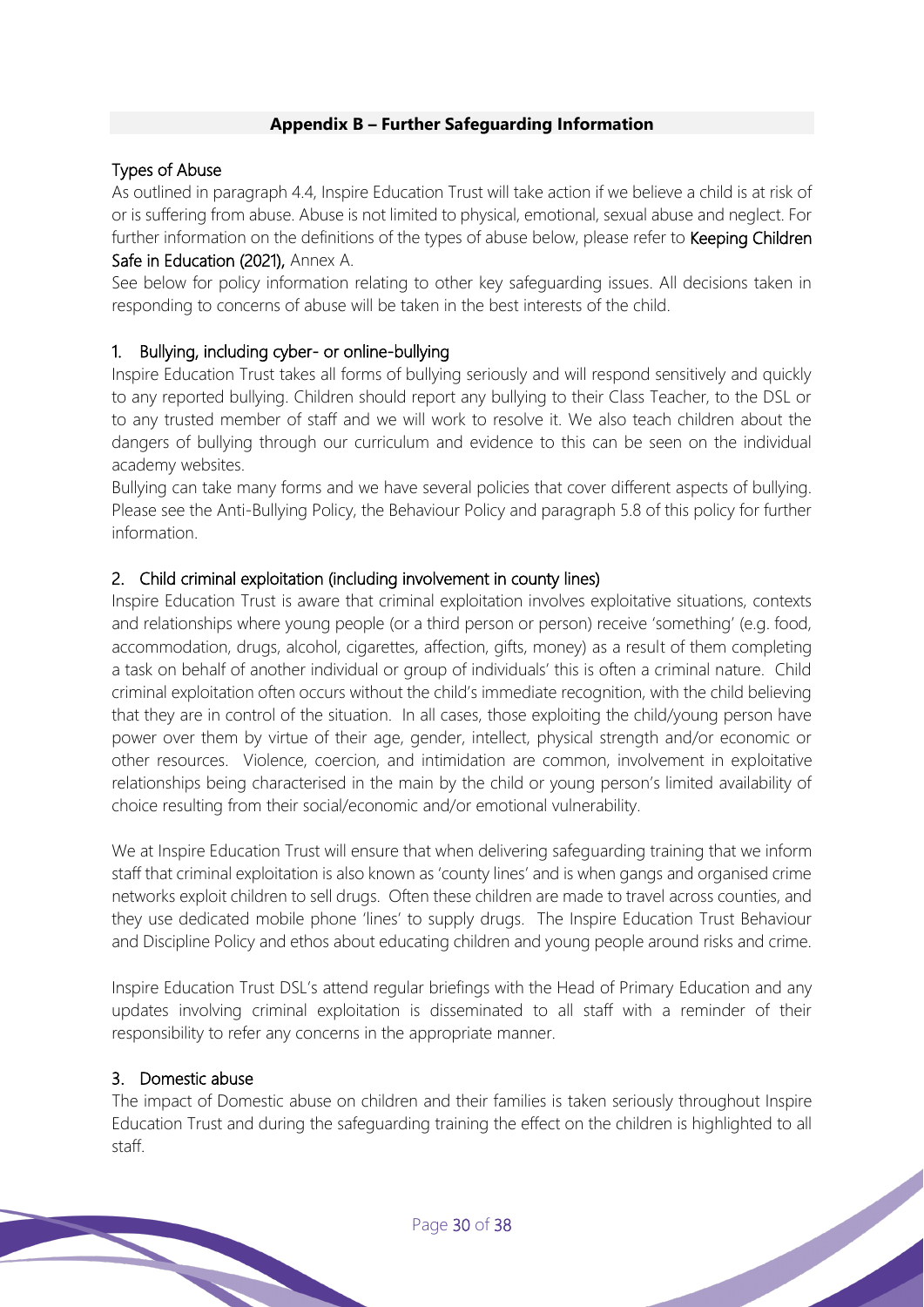Inspire Education Trust uses Operation Encompass in their individual academies, which is a unique Police and Education early intervention safeguarding partnership, which supports children and young people, exposed to domestic abuse.

Operation Encompass reports to academies before the start of the next academy day when a child or young person has been involved or exposed to a domestic abuse incident the previous evening. The information is given in strict confidence to the DSL's to enable support to be given dependent on the needs and wishes of the child and at the direction of the MASH (Multi Agency Safeguarding Hub).

Operation Encompass is a Trauma informed and Trauma sensitive charity who acknowledge and understand the impact of Domestic Abuse as an Adverse Childhood Experience (ACE). Operation Encompass mitigates against the damage caused by exposure to Domestic Abuse and other ACE's (Adverse Childhood Experiences).

## 4. Fabricated or induced illness

Inspire Education Trust is aware that fabricated or induced illness (FII) is a rare form of child abuse. It occurs when a parent or carer, usually the child's biological mother, exaggerates or deliberately causes symptoms of illness in the child. Staff are made aware of this type of child abuse and are made aware of the seriousness of this issue during their safeguarding training and, understand the appropriate way to report any concerns.

# 5. Faith-based abuse

The term 'belief in spirit possession' is the believe than an evil force has entered a child and is controlling him or her. Sometimes the term 'witch' is used and is the belief that a child is able to use an evil force to harm others. There is also a range of other languages that is connected to such abuse. This includes black magic, kindoki, ndoki, the evil eye, djins, voodoo, obeah, demons, and child sorcerers. In all these cases, genuine beliefs can be held by families, carers, religious leaders, congregations, and the children themselves that evil forces are at work. Families and children can be deeply worried by the evil that they believe is threatening them, and abuse often occurs when an attempt is made to 'exorcise', or 'deliver' the child. Exorcism is the attempt to expel evil spirits from a child. (Safeguarding Children from Abuse Linked to a Belief in Spirit Possession 2007). The belief in 'possession' or 'witchcraft' is widespread. It is not confined to certain countries, cultures, or religions, nor is it confined to new immigrant communities in this country.

Any concerns about a child, which arise in this context, must be taken seriously and reported to the DSL's urgently and a referral will be made to Children's Social Services.

# 6. Female genital mutilation (A form of so-called 'honour-based' abuse)

Inspire Education Trust staff receive training regarding FGM during their safeguarding training at the start of the academic year and throughout the year, especially near to academy holidays. All staff are aware that it is their responsibility to make a referral directly to the Police and Children's Social Care and also that they must inform the DSL's and follow Inspire Education Trusts procedures.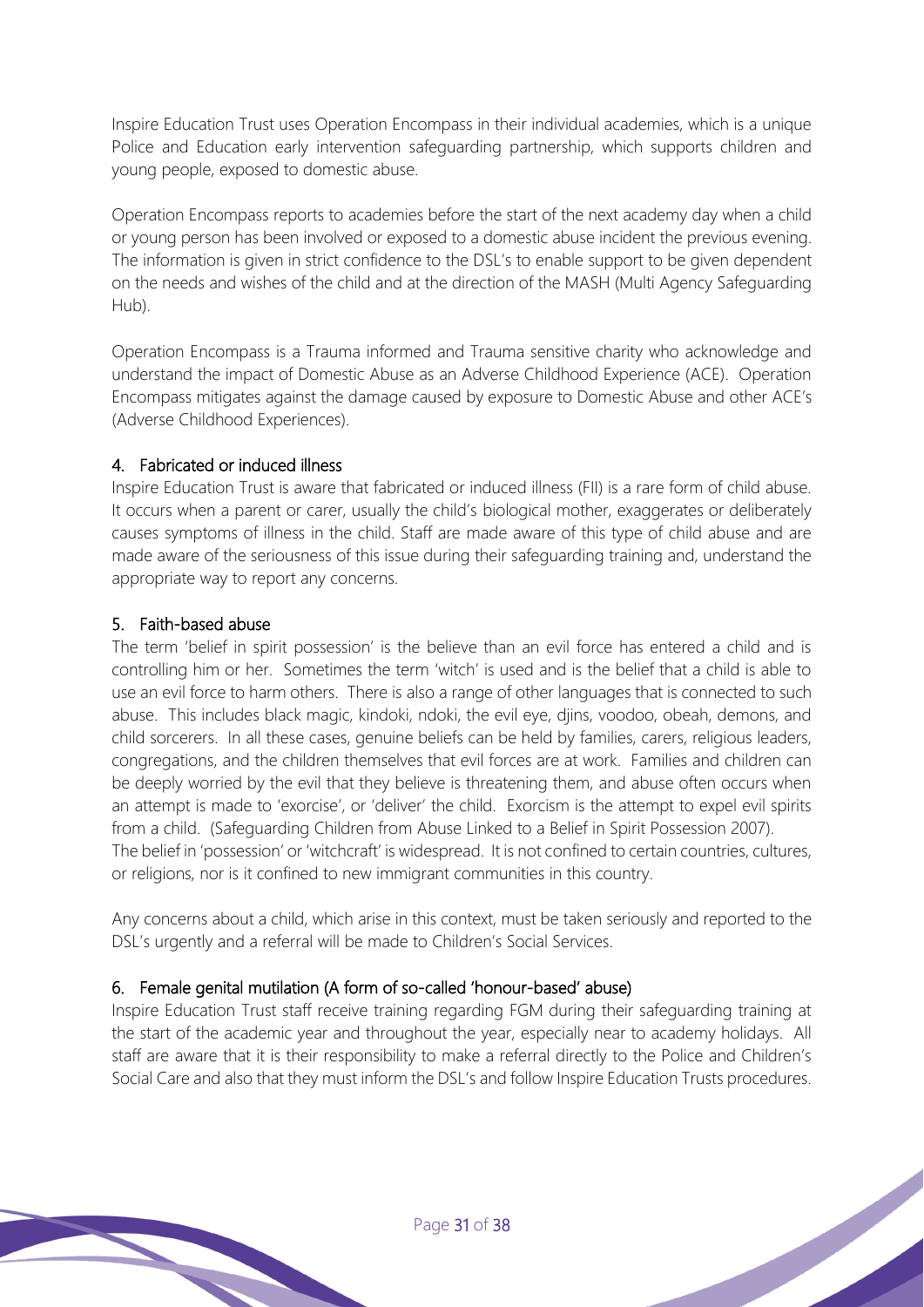## 7. Forced marriage (A form of so-called 'honour-based abuse)

A forced marriage is a marriage in which one or both of the parties are married without her/his consent or against her/his will. Forced marriage is different from an arranged marriage in which both parties' consent to the assistance of the parents/family or a third party in identifying a spouse. Inspire Education Trust's ethos is to ensure that pupils understand and respect one another regardless of age, gender, or sexual orientation. Inspire Education Trust does this through its Behaviour and Discipline Policy, Anti-Bullying Policy, E-Safety Policy as well as their close working relationship with the Police, Local Authority Attendance Officer, Behavioural Support and Children's Social Services.

## 8. Gangs or youth violence

Inspire Education Trust has a duty and responsibility to protect the children in its care and increasingly recognises that within each academy is a place where early warning signs that younger children may be at risk of getting involved in gangs can be spotted. Crucial preventative work is done and will be done with all children to prevent negative behaviour from escalating and becoming entrenched. Programmes such as Thrive, work through the curriculum in PSHE and ICT are undertaken as well as links with outside speakers. All these programmes help to improve the children's social and emotional skills, understanding risk, exploring how to stay safe and make safe choices.

## 9. Gender-based violence

Inspire Education Trust treats gender-based violence as serious, is supported by its Anti-Bullying Policy, Behaviour and Discipline Policy and Child Protection and Safeguarding Policy and will respond promptly and effectively to any incidents. The pupils will receive information through the curriculum, assemblies as well as yearly events to provide understanding that everyone should be treated with respect. Inspire Education Trust has a close working relationship with parents/carers to ensure support with behaviour.

# 10. Hate

Inspire Education Trust is aware that a hate crime in any incident carried out against a person because of their sex, race, religion, disability or sexual orientation. It can include:

- **-** Verbal abuse and harassment
- **-** Threats and intimidation
- **-** Physical assault and violence, including sexual violence
- **-** Property damage
- **-** Graffiti
- **-** Offensive mail

If a person has suffered – or witnessed – a hate crime they can call the police on 1010, report and emergency or call 999 and ask for the Police.

If it is a child at academy who is being harassed and a disclosure is made then it is important to listen to the child and follow procedures as set out in the Child Protection and Safeguarding Policy and inform, the parent/carer and if necessary, contact Children's Social Services.

## 11. Homelessness

Within Inspire Education Trust, staff are made aware through their ongoing training, that there may be times when families of children who attend may be in the situation where they either are made<br>Page 32 of 38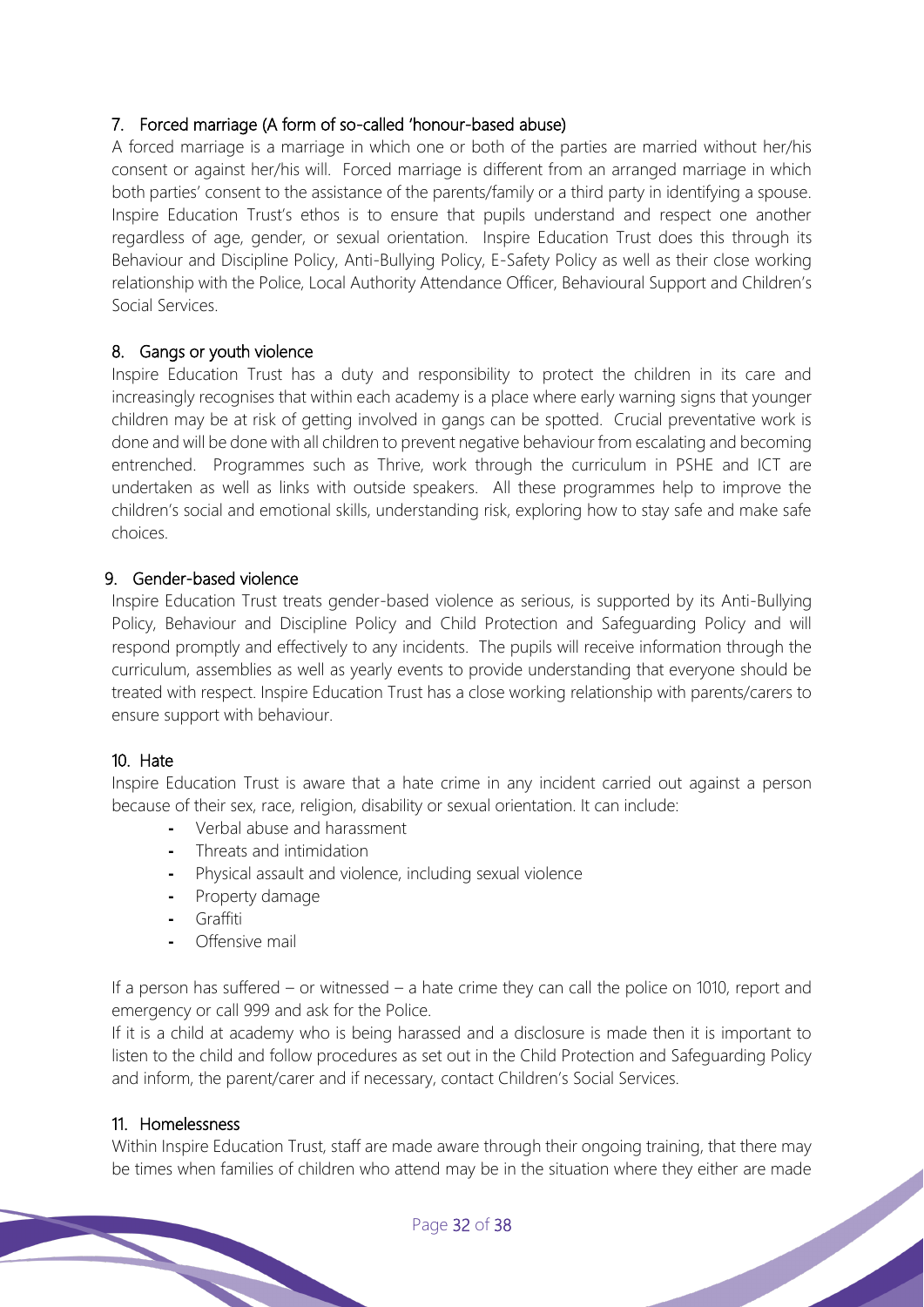homeless or are threatened with homelessness. If staff have any concerns about children in their care, then it is important to refer the issue to the DSL's within the individual academies who will in turn make appropriate enquires to support the family in need.

## 12. (So-called) 'Honour-based' abuse (For FGM and Forced Marriage, types of so-called 'honourbased' abuse, see above)

Inspire Education Trust understands that Honour based violence is a crime or incident which is often committed to protect or defend the so called 'honour' of a family and/or community. Crimes of socalled 'honour' do not always include violence, crimes committed may include:

- **-** Domestic abuse
- **-** Threats of violence
- **-** Threats to disown
- **-** Sexual abuse
- **-** Psychological/emotional abuse, for example "Your grandma wants to see you marry before she dies"; "I will kill myself if you bring shame to our family by not getting married", "If you don't marry him then your sister will have to".
- **-** Forced marriage
- **-** Being held against your will or taken somewhere where you do not want to go (often to another country)
- **-** Surveillance and harassment.

If a staff member receives a disclosure from a child about themselves, a sibling, or another child then it is their responsibility to follow the procedures set out in the Child Protection and Safeguarding Policy. Any updates relating to so called honour-based violence then this information will be disseminated among the staff.

# 13. Radicalisation and Extremism

Inspire Education Trust is fully committed to safeguarding and promoting the welfare of all its pupils. Every member of staff recognises that safeguarding against radicalisation and extremism is no different to safeguarding against any other vulnerability in today's society. Tackling Extremism and Radicalisation Policy sets out our beliefs, strategies and procedures to protect vulnerable individuals from being radicalised or exposed to extremist views, by identifying who they are and promptly providing them with support.

The MAT Pastoral Lead has undertaking the HM Governments WRAP 3 training and all staff will take part in the Safeguarding training at the start of the new academic year which will include Prevent training and the Academy works closely with the Prevent Education Officers who support through training to the DSL's and whole academy staff. All staff will undertake annually the Prevent e-learning annually and will receive updated training throughout the year. Within their training staff will understand:

- **-** That academies are subject to a duty under section 26 of the Counter Terrorism and Security Act 2015 to prevent people from being drawn into terrorism.
- **-** That we promote British values and tolerance keeping children safe from the dangers of radicalization and extremism.
- **-** That we prevent and tackle discriminatory and derogatory language this includes language that is derogatory about disabled people and homophobic and racist language.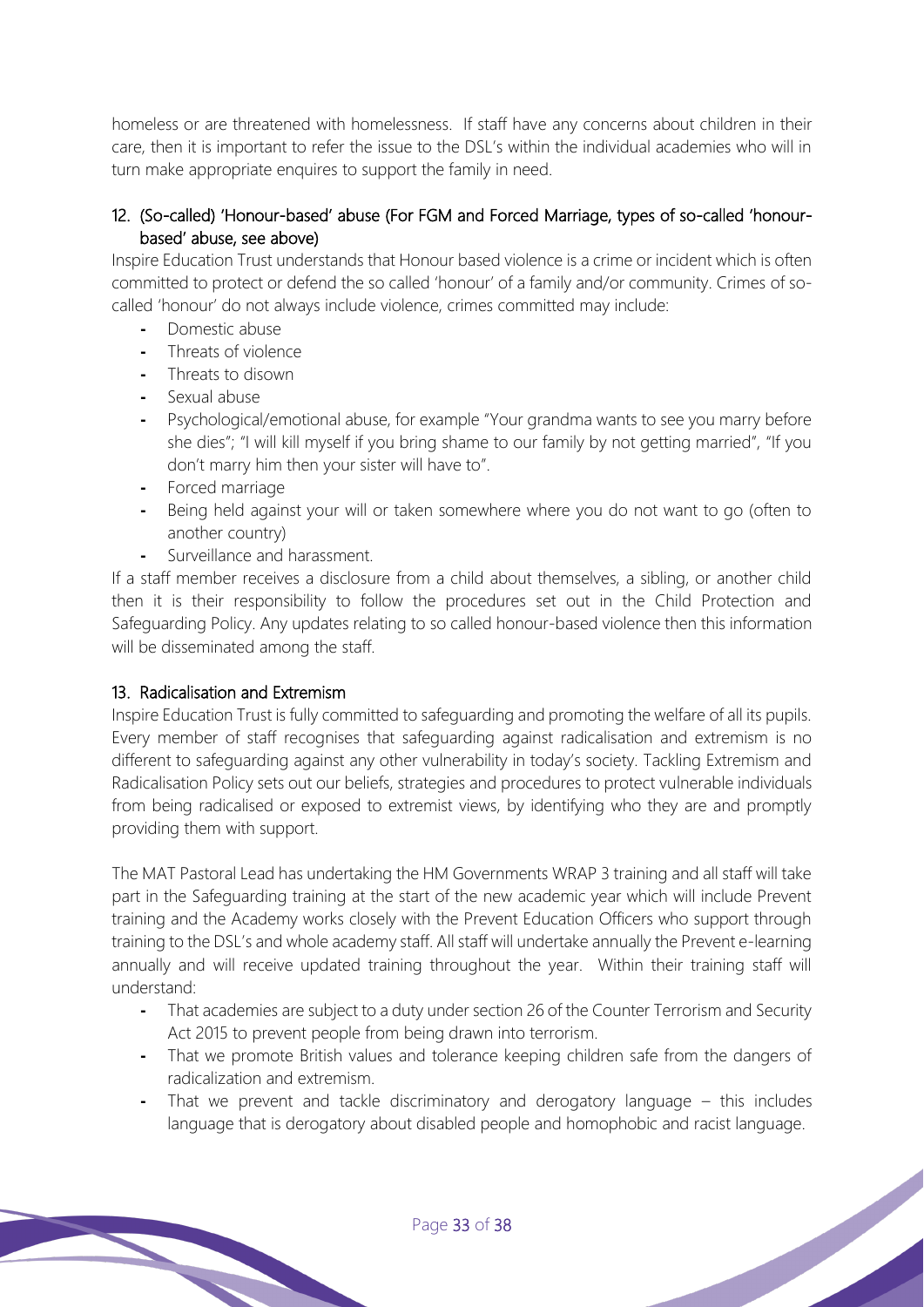- **-** Signs to look out for including use of extremist language or symbolism, sharing of extreme views, changes in behaviour or looking up extremist content online. Young people should be encouraged to talk openly about views so that issues can be addressed.
- **-** Far right extremism and ultra-right extremism and 'Islamic' extremism are the most prevalent in the West Midlands.

The staff will also be made aware of how referrals need to be made through the Notice, Check, Share procedures and how, where there are concerns, that a referral will be made to Channel.

Inspire Education Trust has ensured that all academies have undertaken the Prevent Toolkit, which is updated annually and staff have ensured that they have completed the relevant Checklist and Risk Assessment individually.

## 14. Relationship Abuse

The Inspire Education Trust are aware that any abuse in relationships is extremely serious, and staff are advised to follow the referral procedures as set out in the Child Protection and Safeguarding Policy. All concerns are logged on CPOMS and are passed onto the DSL's who will make a referral if necessary.

## 15. Serious Violence

Staff within Inspire Education Trust are aware of the indicators which may signal that children are at risk from, or are involved with serious violent crime. These may include increased absence from academy, a change in friendships or relationships with older individuals or groups, a significant decline in performance, signs of self-harm or a significant change in wellbeing or signs of assault or unexplained injuries. Unexplained gifts or new possession could also indicate that children have been approached by or are involved with, individuals associated with criminal networks or gangs.

## 16. Sexual violence or sexual harassment (including peer-on-peer abuse)

Staff within the Inspire Education Trust are asked to refer to the following policies if there is a concern regarding sexual violence, sexual harassment or sharing of consensual or non-consensual nude images and videos:

- **-** Child Protection and Safeguarding Policy
- **-** Peer on Peer Abuse
- **-** Whistleblowing Policy
- **-** Working alone with children
- **-** Hospitality Policy
- **-** Allegations against staff
- **-** Safe Touch Policy
- **-** Prevent Tackling Extremism Policy

# 17. Trafficking and modern slavery

Inspire Education Trust is aware that trafficking and modern slavery is a serious issue and within Inspire Education Trust the Behaviour and Discipline Policy sets out how people should be treated and how they should treat others. Inspire Education Trust's ethos is also about educating children and young people around risks, crimes and how to keep themselves safe. If, however, staff receive any concerns about a child it is their 'duty of care' to refer the issue to the DSL's and in turn to the Children's Social Care.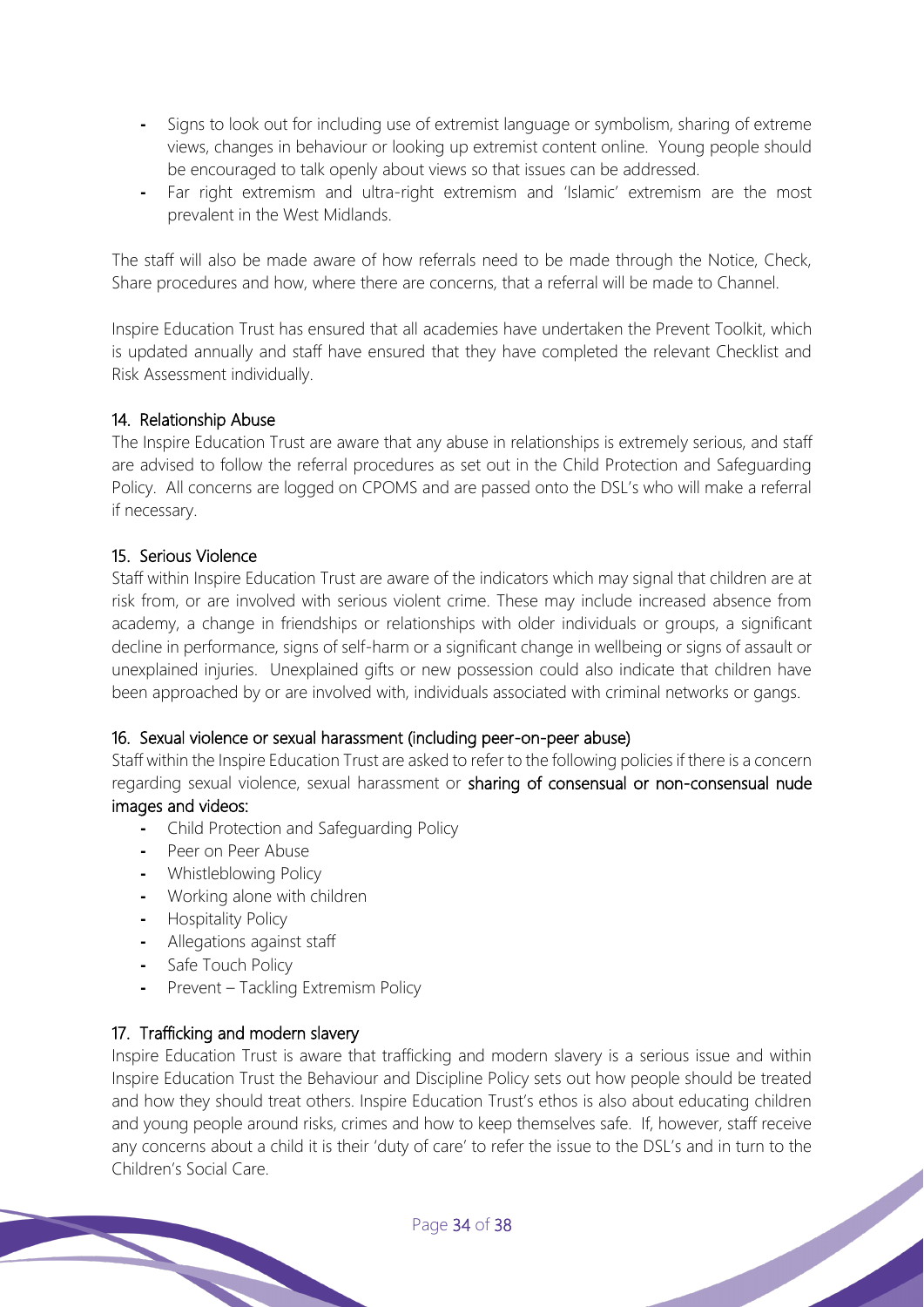## Children missing from education, home, or care

The academy will also take action to protect:

- **-** Children missing education
- **-** Children missing from home or care

## Children Missing Education

Inspire Education Trust understands that staff have a 'duty of care' for any children missing from education, home or are vulnerable and it is their responsibility to ensure that children are attending academy regularly. It is important that all staff are aware of the Attendance Policy, Missing Child Policy and Child Missing in Education Policy and that there is regular communication between the Academy Offices, Pastoral Leads, Head Teachers and Class Teachers.

The Pastoral Lead will follow the safeguarding procedures as set out in the Children Missing in Education Policy in order to identify where the child is. If a child is missing for a 10 days, or earlier if it is felt appropriate then a Child Missing in Education from will be completed as a matter of urgency.

The Attendance Policy, Missing Child Policy and Child Missing in Education Policy is kept on the CPOMS library as well as the individual academies website and Inspire Education Trust's website.

Our procedures are:-

- **-** School Office contact home
- **-** Pastoral lead contact home and other family members or friends identified on admission forms
- **-** Pastoral Lead talk to friends of children/family
- **-** Home visit
- **-** Contact Attendance Officer
- **-** Complete Child Missing in Education form (check that all procedures have been followed and work with the team at CME)
- **-** Check admissions at the Local Authority to find out if family have moved
- **-** Contact GP of family

## Children Missing from home or care

Any children missing from home or care will be dealt with in the same manner as above however, extra steps will be taken where, if the child is in care then the Social Worker will be informed as well as the Police. The Attendance Policy, Missing Child Policy and Child Missing in Education Policy is kept on the CPOMS library as well as the individual academies website and Inspire Education Trust's website.

## Private Fostering

Inspire Education Trust has a duty to refer any children who are living in a private fostering arrangement to the local authority. We will do this through a MASH referral. It is important that parents/carers inform us if a child is going to be staying at an alternative address to that of their primary caregivers for more than 28 days however, information is requested prior to the 28 days and a weekly check will be undertaken by the Pastoral Lead.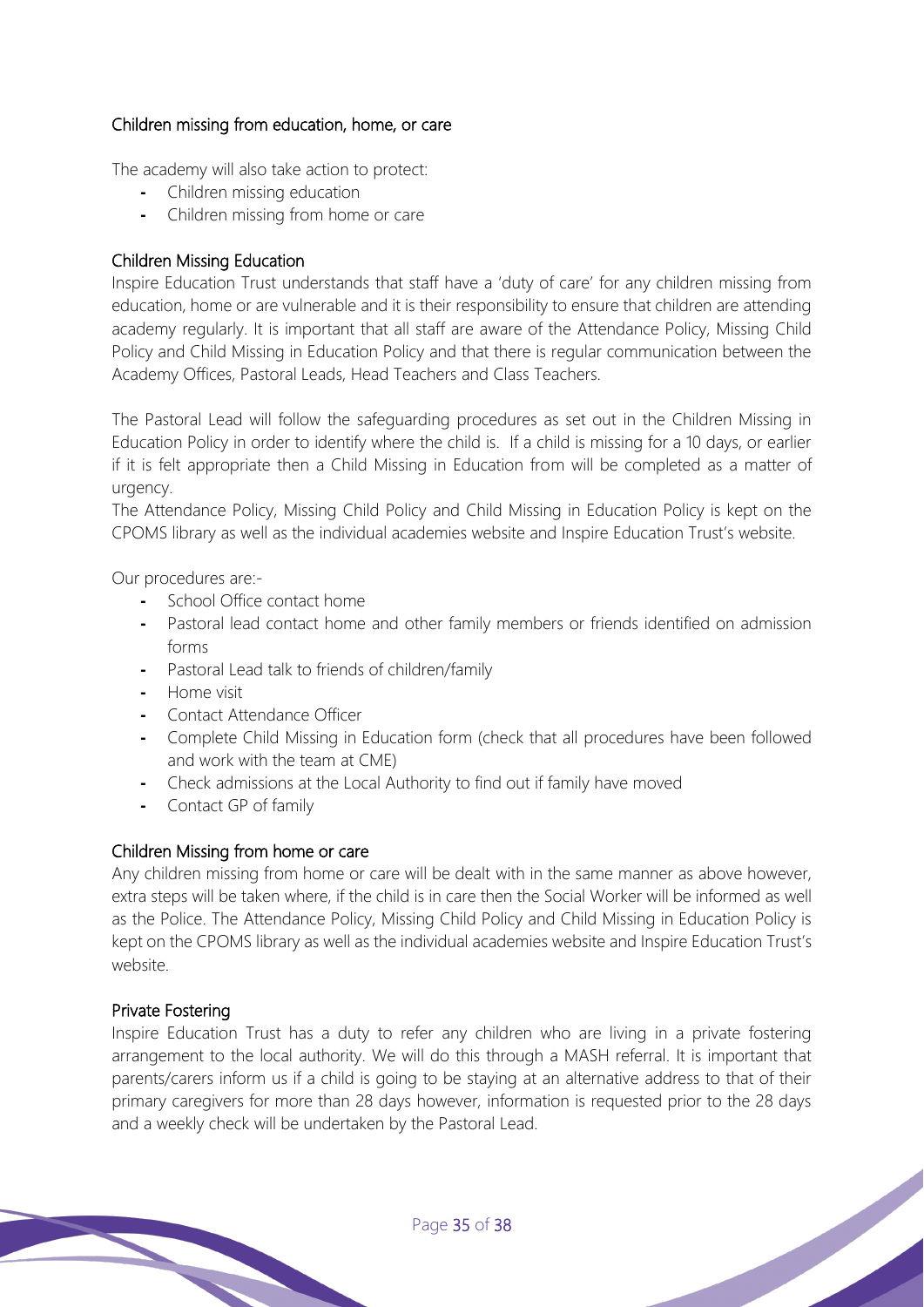# Indicators of abuse

See below for possible indicators of abuse. (Taken from *What to do if you are worried a child is being abused*, 2015)

- **-** Children whose behaviour changes they may become aggressive, challenging
- **-** disruptive, withdrawn, or clingy, or they might have difficulty sleeping or start
- **-** wetting the bed
- **-** Children with clothes which are ill-fitting and/or dirty
- **-** Children with consistently poor hygiene
- **-** Children who make strong efforts to avoid specific family members or friends without an obvious reason
- **-** Children who don't want to change clothes in front of others or participate in physical activities
- **-** Children who are having problems at academy, for example, a sudden lack of concentration and learning or they appear to be tired and hungry
- **-** Children who talk about being left home alone, with inappropriate carers or with strangers
- **-** Children who reach developmental milestones, such as learning to speak or walk, late, with no medical reason
- **-** Children who are regularly missing from academy or education
- **-** Children who are reluctant to go home after academy
- **-** Children with poor academy attendance and punctuality, or who are consistently late being picked up
- **-** Parents who are dismissive and non-responsive to practitioners' concerns
- Parents who collect their children from academy when drunk, or under the influence of drugs
- **-** Children who drink alcohol regularly from an early age
- **-** Children who are concerned for younger siblings without explaining why
- **-** Children who talk about running away; and
- **-** Children who shy away from being touched or flinch at sudden movements.

The academy recognises that the above list of indicators is not exhaustive, and staff will receive training on indicators of abuse.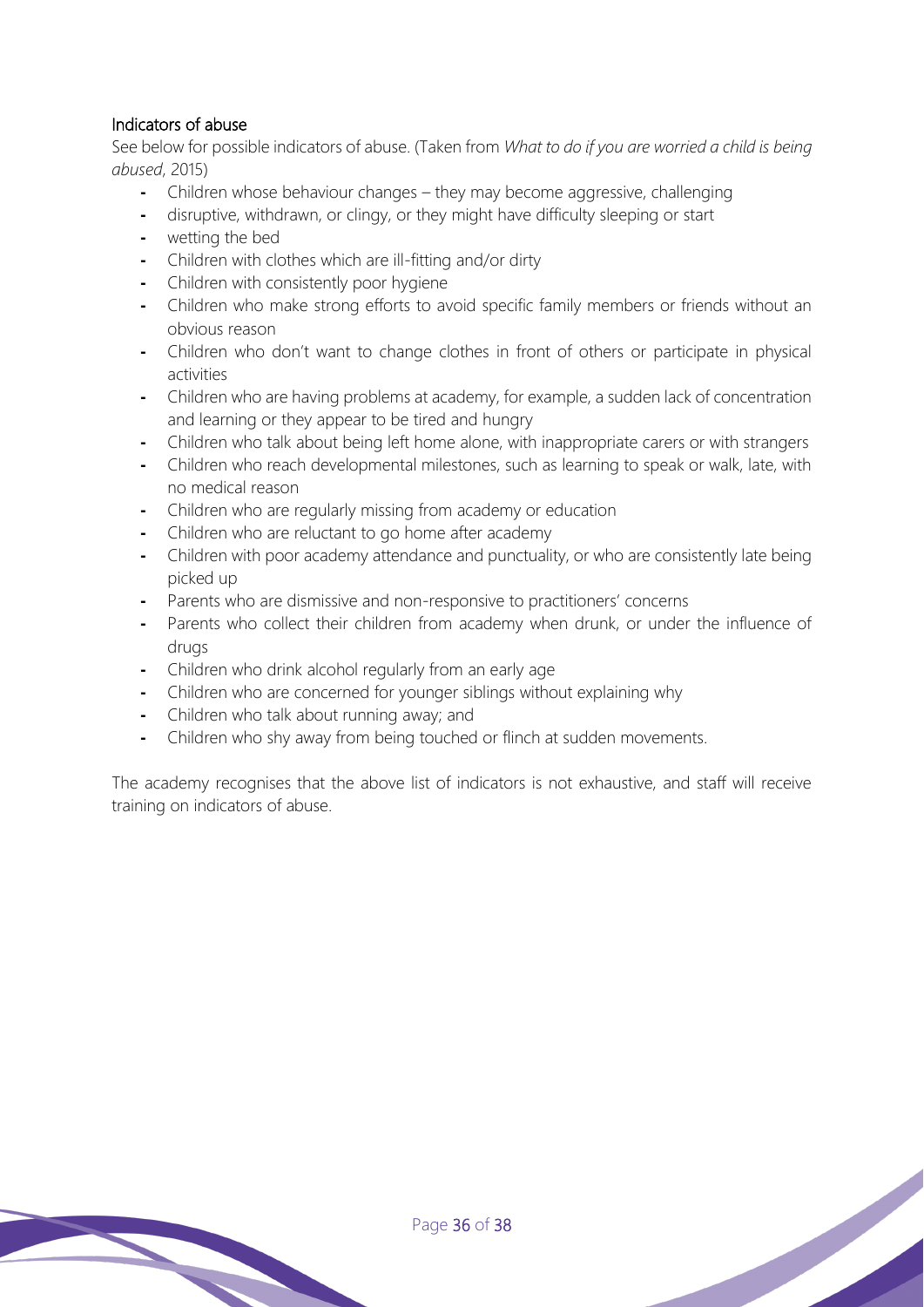# APPENDIX C – REMOTE EDUCATION/ HOME LEARNING

## This Appendix is to ensure appropriate communication, via Class Dojo, between home and school.

It is important that all staff who interact with children, including online, continue to look out for signs a child may be at risk. Any such concerns should be dealt with as per the Child Protection Policy and where appropriate referrals should still be made to children's social care and as required, the police.

Online teaching/use of Class Dojo should follow the same principles as set out in the Trust code of conduct.

- ✓ All Class Dojo accounts are linked to school/Trust email addresses
- ✓ Expectations around the frequency of home/school communicate set. Two pieces of teacher feedback, for children who have uploaded work and/or posted any queries will be added each week. There is no specific part of the week this should be completed, so this can be responsive to children's postings, but it should be within the normal working day of  $8.30$ am  $-4.00$ pm.
- $\checkmark$  One additional class teacher posting each week. This might be the teacher reading a story, a class challenge or a link to a news article or particular event happening around the country – e.g. Easter.
- ✓ Guidance given on appropriate length and tone of responses in Home Learning Expectation.

Below are some things to consider when recording video-clips, especially where webcams are involved.

- $\checkmark$  No live streaming.
- ✓ Staff and children must wear suitable clothing, as should anyone else in the household.
- ✓ Any computers used should be in appropriate areas, for example, not in bedrooms.
- $\checkmark$  Language must be professional and appropriate, including any family members in the background
- ✓ Staff must only use platforms provided by Inspire Education Trust to communicate with pupils.
- ❖ Concerns around pupil or parent home/school communication should be sent to the individual Headteacher during the next working day.

Any other concerns to be sent to Rob Darling, Head of Primary Education. Refer to the Remote Learning Policy for this Appendix.